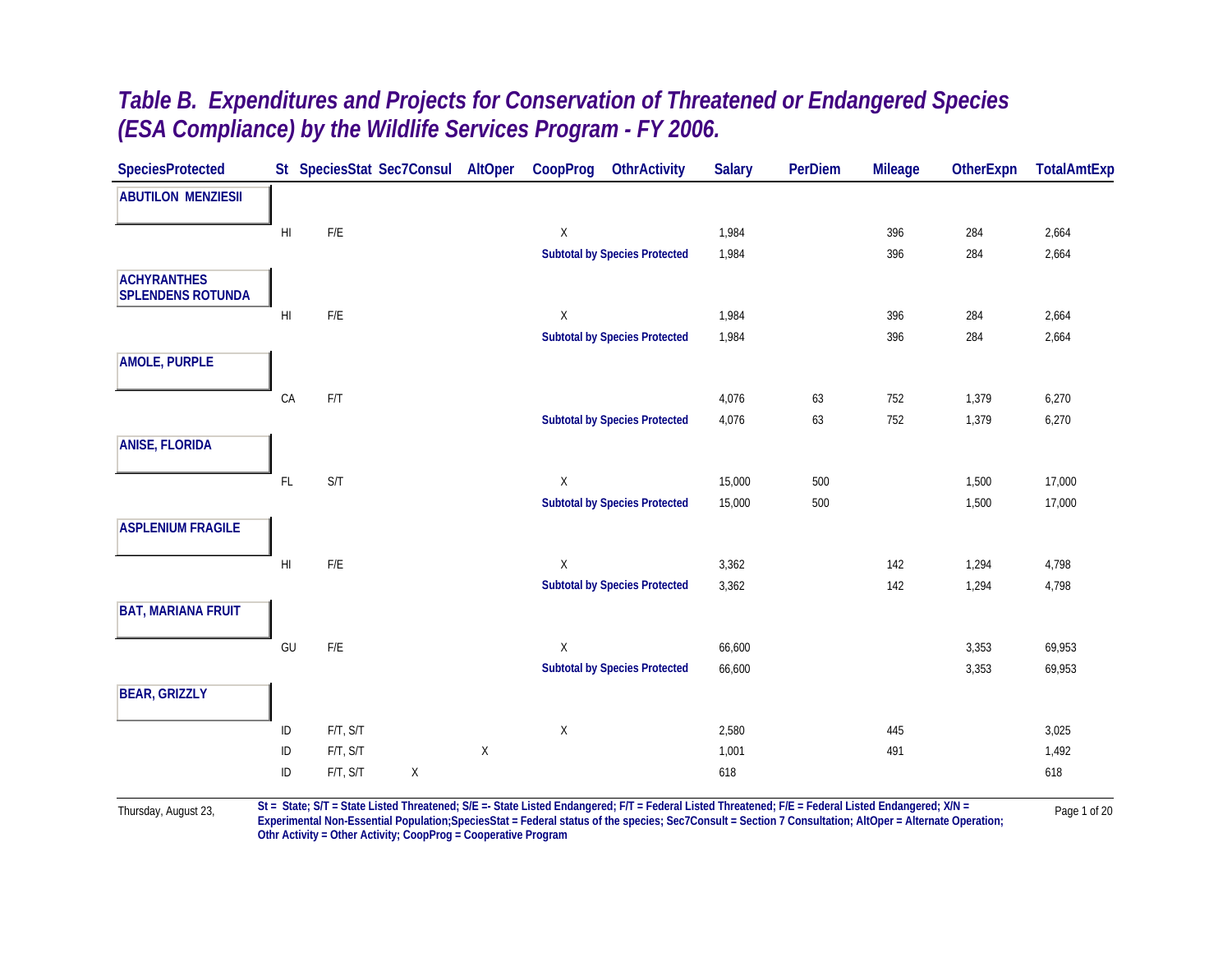| <b>SpeciesProtected</b>                   |           |                         | St SpeciesStat Sec7Consul | AltOper     | CoopProg    | <b>OthrActivity</b>                  | <b>Salary</b> | PerDiem   | <b>Mileage</b> | <b>OtherExpn</b> | <b>TotalAmtExp</b> |
|-------------------------------------------|-----------|-------------------------|---------------------------|-------------|-------------|--------------------------------------|---------------|-----------|----------------|------------------|--------------------|
| <b>BEAR, GRIZZLY</b>                      |           |                         |                           |             |             |                                      |               |           |                |                  |                    |
|                                           | ID        | F/T, S/T                |                           |             |             | X                                    | 3,799         |           | 565            |                  | 4,364              |
|                                           | MT        | F/T                     | Χ                         | X           | Χ           | X                                    | 2,975         | 920       | 719            | 825              | 5,439              |
|                                           | <b>WY</b> | F/T                     |                           |             | Χ           |                                      | 1,718         | 72        | 196            | 19               | 2,004              |
|                                           | <b>WY</b> | $\mathsf{F}/\mathsf{T}$ | Χ                         |             |             |                                      | 1,343         |           |                |                  | 1,343              |
|                                           |           |                         |                           |             |             | <b>Subtotal by Species Protected</b> | 14,034        | 992       | 2,416          | 844              | 18,285             |
| <b>BEAR, LOUISIANA BLACK</b>              |           |                         |                           |             |             |                                      |               |           |                |                  |                    |
|                                           | LA        | F/T                     | $\mathsf X$               | $\mathsf X$ | $\mathsf X$ | X                                    | 6,874         | $\pmb{0}$ | 1,528          | 11,316           | 19,718             |
|                                           | <b>MS</b> | $F/E$                   |                           |             |             | $\mathsf{X}$                         | $\mathbf 0$   | 0         | $\mathbf{0}$   | $\mathbf 0$      | $\mathbf{0}$       |
|                                           |           |                         |                           |             |             | <b>Subtotal by Species Protected</b> | 6,874         | $\pmb{0}$ | 1,528          | 11,316           | 19,718             |
| <b>BLACK FOOTED FERRET</b>                |           |                         |                           |             |             |                                      |               |           |                |                  |                    |
|                                           | AZ        | $F/E$ $X/N$             |                           |             | Χ           |                                      | 7,966         | 1,057     | 1,936          |                  | 10,959             |
|                                           |           |                         |                           |             |             | <b>Subtotal by Species Protected</b> | 7,966         | 1,057     | 1,936          |                  | 10,959             |
| <b>BOA, VIRGIN ISLANDS</b><br><b>TREE</b> |           |                         |                           |             |             |                                      |               |           |                |                  |                    |
|                                           | VI        | $F/E$ $S/E$             |                           |             | Χ           |                                      | 10,552        | 7,703     |                | 1,189            | 19,444             |
|                                           |           |                         |                           |             |             | <b>Subtotal by Species Protected</b> | 10,552        | 7,703     |                | 1,189            | 19,444             |
| <b>BUTTERFLY, KARNER</b><br><b>BLUE</b>   |           |                         |                           |             |             |                                      |               |           |                |                  |                    |
|                                           | <b>NH</b> | $F/E$                   |                           |             | Χ           |                                      | 1,500         |           | 90             | 220              | 1,810              |
|                                           |           |                         |                           |             |             | <b>Subtotal by Species Protected</b> | 1,500         |           | 90             | 220              | 1,810              |
| BUTTERWART, UNNAMED                       |           |                         |                           |             |             |                                      |               |           |                |                  |                    |
|                                           | FL        | $\mathsf{S}/\mathsf{T}$ |                           |             | Χ           |                                      | 15,000        |           |                | 1,500            | 16,500             |
|                                           |           |                         |                           |             |             | <b>Subtotal by Species Protected</b> | 15,000        |           |                | 1,500            | 16,500             |
|                                           |           |                         |                           |             |             |                                      |               |           |                |                  |                    |

Thursday, August 23, St = State; S/T = State Listed Threatened; S/E =- State Listed Endangered; F/T = Federal Listed Threatened; F/E = Federal Listed Endangered; X/N = Page 2 of 20 **Othr Activity = Other Activity; CoopProg = Cooperative Program**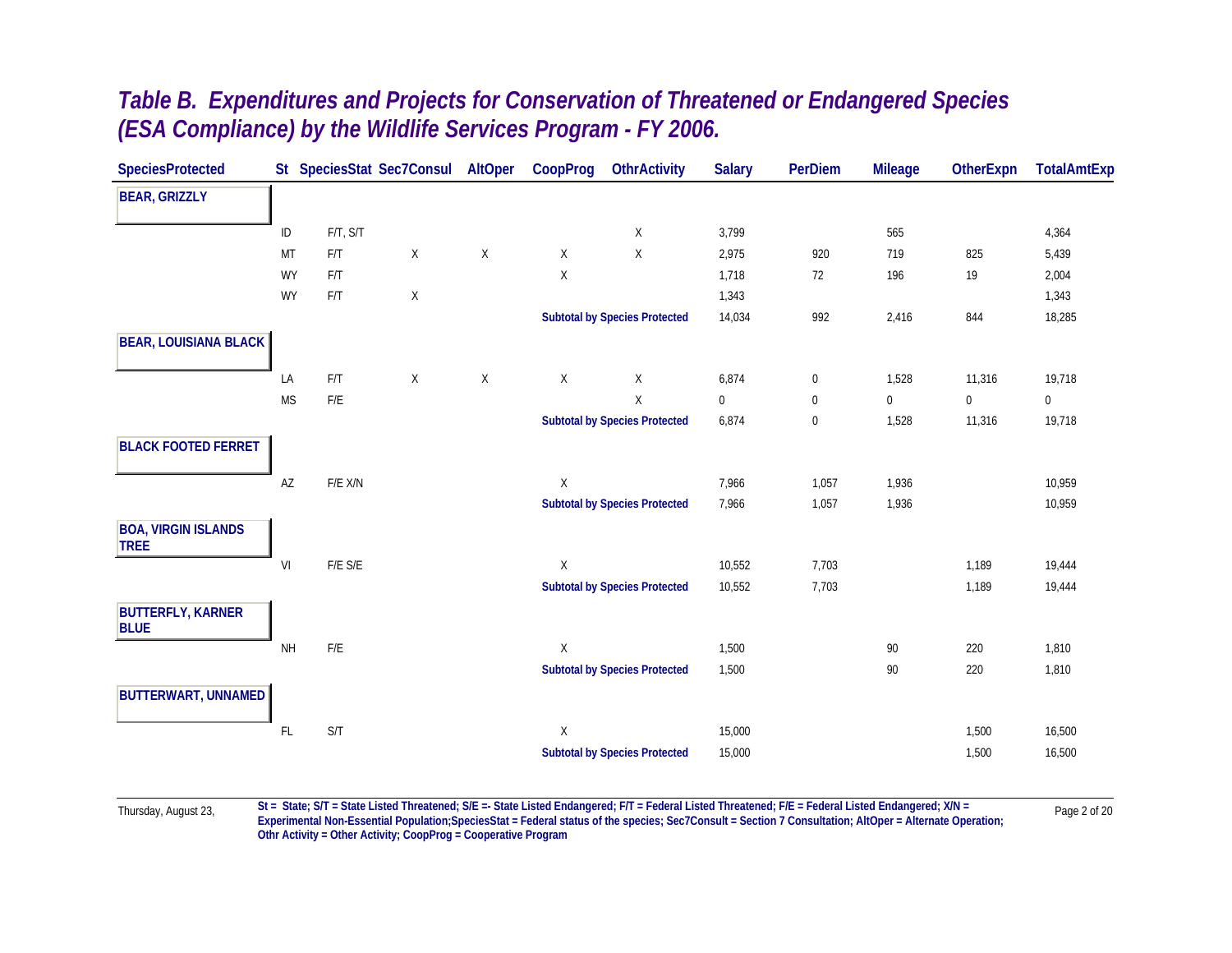| <b>SpeciesProtected</b>                      |                | St SpeciesStat Sec7Consul | AltOper | CoopProg    | <b>OthrActivity</b>                  | <b>Salary</b> | <b>PerDiem</b> | <b>Mileage</b> | OtherExpn | <b>TotalAmtExp</b> |
|----------------------------------------------|----------------|---------------------------|---------|-------------|--------------------------------------|---------------|----------------|----------------|-----------|--------------------|
| <b>CENTAURIUM</b><br><b>SEBAEOIDES</b>       |                |                           |         |             |                                      |               |                |                |           |                    |
|                                              | H <sub>l</sub> | $\mathsf{F}/\mathsf{E}$   |         | X           |                                      | 1,984         |                | 396            | 284       | 2,664              |
|                                              |                |                           |         |             | <b>Subtotal by Species Protected</b> | 1,984         |                | 396            | 284       | 2,664              |
| <b>CHAMAESYCE</b><br><b>CLEASTROOIDES</b>    |                |                           |         |             |                                      |               |                |                |           |                    |
|                                              | H <sub>l</sub> | F/E                       |         | X           |                                      | 1,984         |                | 396            | 284       | 2,664              |
|                                              |                |                           |         |             | <b>Subtotal by Species Protected</b> | 1,984         |                | 396            | 284       | 2,664              |
| <b>CHIPMUNK, PALMER'S</b>                    |                |                           |         |             |                                      |               |                |                |           |                    |
|                                              | <b>NV</b>      | S/I                       |         | X           |                                      | 25,000        |                | 3,000          |           | 25,000             |
|                                              |                |                           |         |             | <b>Subtotal by Species Protected</b> | 25,000        |                | 3,000          |           | 25,000             |
| <b>CONDOR, CALIFORNIA</b>                    |                |                           |         |             |                                      |               |                |                |           |                    |
|                                              | AZ             | F/E X/N                   | X       |             |                                      | 188           |                |                |           | 188                |
|                                              |                |                           |         |             | <b>Subtotal by Species Protected</b> | 188           |                |                |           | 188                |
| <b>COOT, HAWAIIAN</b>                        |                |                           |         |             |                                      |               |                |                |           |                    |
|                                              | H <sub>l</sub> | $F/E$                     |         | X           |                                      | 7,473         |                | 1,320          | 3,002     | 11,795             |
|                                              |                |                           |         |             | <b>Subtotal by Species Protected</b> | 7,473         |                | 1,320          | 3,002     | 11,795             |
| <b>CRANE, FLORIDA</b><br><b>SANDHILL</b>     |                |                           |         |             |                                      |               |                |                |           |                    |
|                                              | FL             | S/T                       |         | X           |                                      | 3,000         |                |                |           | 3,000              |
|                                              |                |                           |         |             | <b>Subtotal by Species Protected</b> | 3,000         |                |                |           | 3,000              |
| <b>CRANE, MISSISSIPPI</b><br><b>SANDHILL</b> |                |                           |         |             |                                      |               |                |                |           |                    |
|                                              | <b>MS</b>      | $\mathsf{F}/\mathsf{E}$   |         | $\mathsf X$ |                                      | 45,396        | $\pmb{0}$      | 8,487          | 10,144    | 64,027             |
|                                              |                |                           |         |             | <b>Subtotal by Species Protected</b> | 45,396        | $\bf{0}$       | 8,487          | 10,144    | 64,027             |
|                                              |                |                           |         |             |                                      |               |                |                |           |                    |

Thursday, August 23, St = State; S/T = State Listed Threatened; S/E =- State Listed Endangered; F/T = Federal Listed Threatened; F/E = Federal Listed Endangered; X/N = Page 3 of 20 **Othr Activity = Other Activity; CoopProg = Cooperative Program**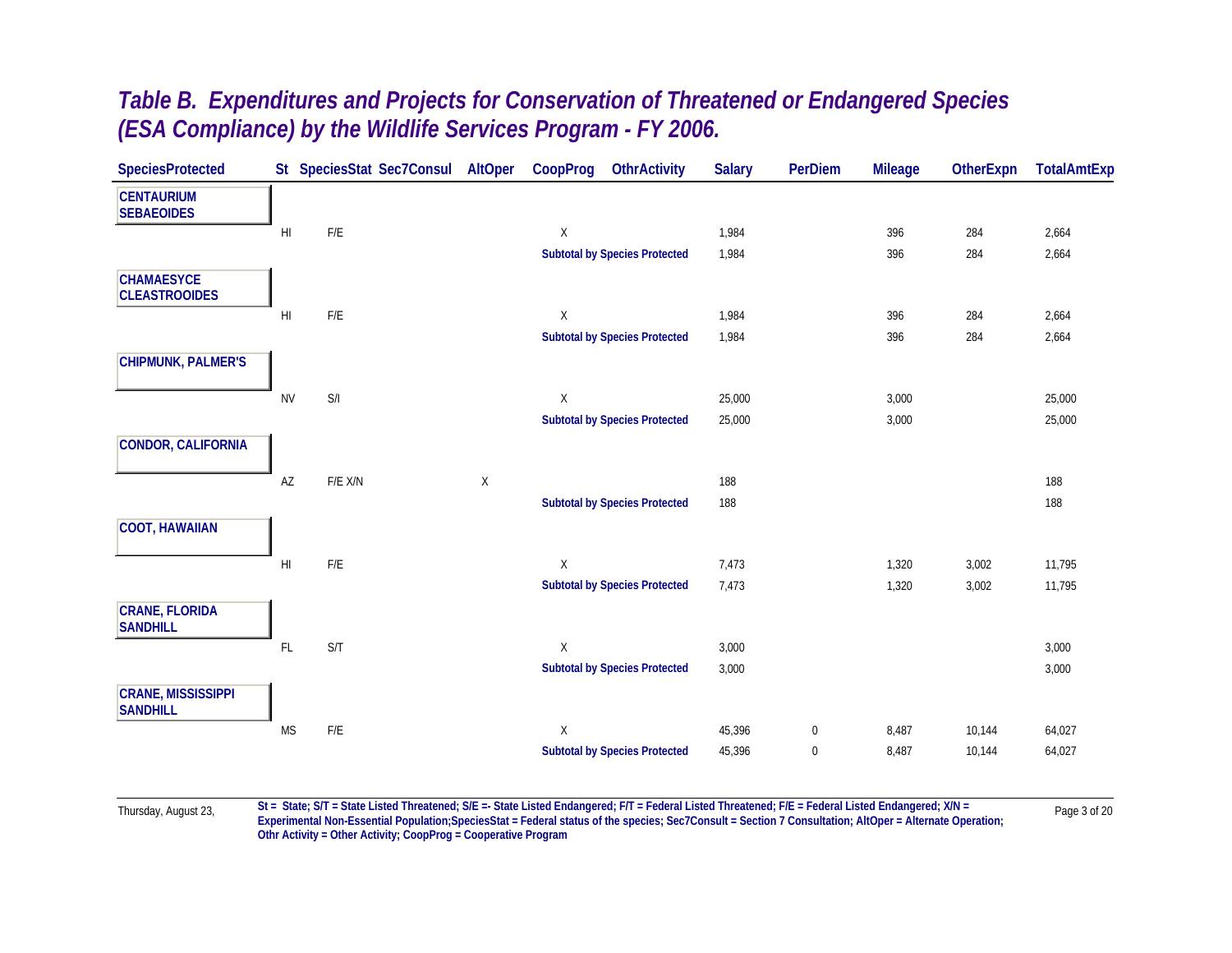| <b>SpeciesProtected</b>                       |                        | St SpeciesStat Sec7Consul | AltOper      | CoopProg     | <b>OthrActivity</b>                  | <b>Salary</b> | <b>PerDiem</b> | <b>Mileage</b> | OtherExpn | <b>TotalAmtExp</b> |
|-----------------------------------------------|------------------------|---------------------------|--------------|--------------|--------------------------------------|---------------|----------------|----------------|-----------|--------------------|
| <b>CROW, MARIANA</b>                          |                        |                           |              |              |                                      |               |                |                |           |                    |
|                                               | GU                     | $\mathsf{F}/\mathsf{E}$   |              | $\mathsf X$  |                                      | 165,787       |                |                | 34,213    | 200,000            |
|                                               |                        |                           |              |              | <b>Subtotal by Species Protected</b> | 165,787       |                |                | 34,213    | 200,000            |
| <b>CUCKOO, YELLOW-</b><br><b>BILLED</b>       |                        |                           |              |              |                                      |               |                |                |           |                    |
|                                               | $\sf ID$               | F/C                       |              |              | $\mathsf X$                          | 52            |                |                |           | 52                 |
|                                               |                        |                           |              |              | <b>Subtotal by Species Protected</b> | $52\,$        |                |                |           | 52                 |
| <b>CYPERUS</b><br><b>TRACHYSANTHOS</b>        |                        |                           |              |              |                                      |               |                |                |           |                    |
|                                               | $\mathsf{H}\mathsf{I}$ | F/E                       |              | $\mathsf{X}$ |                                      | 1,984         |                | 396            | 284       | 2,664              |
|                                               |                        |                           |              |              | <b>Subtotal by Species Protected</b> | 1,984         |                | 396            | 284       | 2,664              |
| DARTER, OKALOOSA                              |                        |                           |              |              |                                      |               |                |                |           |                    |
|                                               | $\mathsf{FL}$          | $\mathsf{F}/\mathsf{E}$   |              | $\mathsf X$  |                                      | 12,000        |                |                | 3,500     | 15,500             |
|                                               |                        |                           |              |              | <b>Subtotal by Species Protected</b> | 12,000        |                |                | 3,500     | 15,500             |
| <b>DEER, COLUMBIAN</b><br><b>WHITE-TAILED</b> |                        |                           |              |              |                                      |               |                |                |           |                    |
|                                               | OR                     | F/E                       |              | $\mathsf X$  |                                      | 10,414        |                | 875            | 2,700     | 13,989             |
|                                               | WA                     | F/E                       |              |              |                                      | 6,011         |                |                |           | 6,011              |
|                                               |                        |                           |              |              | <b>Subtotal by Species Protected</b> | 16,425        |                | 875            | 2,700     | 20,000             |
| <b>DUCK, HAWAIIAN</b>                         |                        |                           |              |              |                                      |               |                |                |           |                    |
|                                               | $\mathsf{H}\mathsf{I}$ | $\mathsf{F}/\mathsf{E}$   |              | X            |                                      | 7,473         |                | 1,320          | 3,002     | 11,795             |
|                                               |                        |                           |              |              | <b>Subtotal by Species Protected</b> | 7,473         |                | 1,320          | 3,002     | 11,795             |
| <b>EAGLE, BALD</b>                            |                        |                           |              |              |                                      |               |                |                |           |                    |
|                                               | $\sf ID$               | F/T, S/T                  |              |              | $\mathsf X$                          | 1,783         |                | 461            |           | 2,244              |
|                                               | $\sf ID$               | F/T, S/T                  | $\mathsf{X}$ |              |                                      | 3,558         |                | 189            |           | 3,747              |
|                                               |                        |                           |              |              |                                      |               |                |                |           |                    |

Thursday, August 23, St = State; S/T = State Listed Threatened; S/E =- State Listed Endangered; F/T = Federal Listed Threatened; F/E = Federal Listed Endangered; X/N = Page 4 of 20 **Othr Activity = Other Activity; CoopProg = Cooperative Program**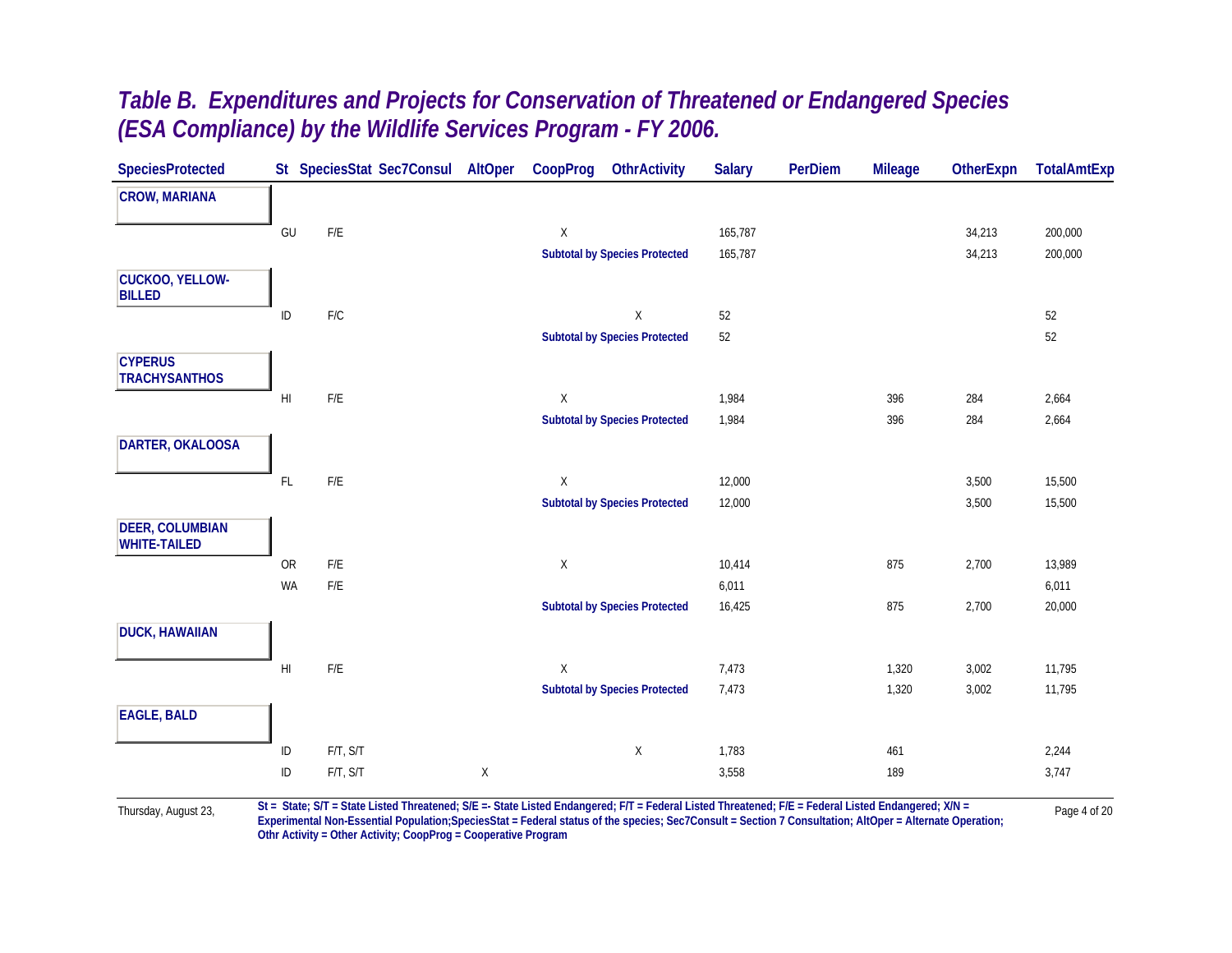| <b>SpeciesProtected</b>                       |               |                         | St SpeciesStat Sec7Consul | AltOper     | CoopProg    | <b>OthrActivity</b>                  | <b>Salary</b> | <b>PerDiem</b> | <b>Mileage</b> | <b>OtherExpn</b> | <b>TotalAmtExp</b> |
|-----------------------------------------------|---------------|-------------------------|---------------------------|-------------|-------------|--------------------------------------|---------------|----------------|----------------|------------------|--------------------|
| <b>EAGLE, BALD</b>                            |               |                         |                           |             |             |                                      |               |                |                |                  |                    |
|                                               | <b>MN</b>     | $\mathsf{F}/\mathsf{T}$ |                           |             |             | $\mathsf X$                          | 1,500         |                |                |                  | 1,500              |
|                                               | MT            | F/T                     |                           | $\mathsf X$ |             | $\mathsf X$                          | 923           |                | 34             |                  | 957                |
|                                               | <b>ND</b>     | F/T                     |                           | $\mathsf X$ |             |                                      | 500           |                |                |                  | 500                |
|                                               | OR            | F/T                     |                           |             |             | $\mathsf X$                          | 3,264         | 344            | 231            | 99               | 3,938              |
|                                               | WI            | F/T                     |                           |             | Χ           |                                      | 108           |                | 22             |                  | 130                |
|                                               | WY            | F/T                     |                           |             | Χ           |                                      | 81            |                | 12             |                  | 93                 |
|                                               |               |                         |                           |             |             | <b>Subtotal by Species Protected</b> | 11,717        | 344            | 949            | 99               | 13,109             |
| FERRET, BLACK-FOOTED                          |               |                         |                           |             |             |                                      |               |                |                |                  |                    |
|                                               | CO            | $\mathsf{F}/\mathsf{E}$ |                           |             |             |                                      |               |                |                |                  |                    |
|                                               | MT            | $\mathsf{F}/\mathsf{E}$ |                           |             |             | $\mathsf X$                          | 1,011         |                | $36\,$         |                  | 1,047              |
|                                               | $\mathsf{SD}$ | $\mathsf{F}/\mathsf{E}$ |                           |             | $\mathsf X$ |                                      | 500           | 255            | 200            |                  | 955                |
|                                               |               |                         |                           |             |             | <b>Subtotal by Species Protected</b> | 1,511         | 255            | 236            |                  | 2,002              |
| <b>FLORIDA GRASSHOPPER</b><br><b>SPARROW</b>  |               |                         |                           |             |             |                                      |               |                |                |                  |                    |
|                                               | $\mathsf{FL}$ | $\mathsf{F}/\mathsf{E}$ |                           |             | Χ           |                                      | 80,000        |                |                | 10,000           | 90,000             |
|                                               |               |                         |                           |             |             | <b>Subtotal by Species Protected</b> | 80,000        |                |                | 10,000           | 90,000             |
| <b>FLYCATCHER,</b><br><b>SOUTHWESTERN</b>     |               |                         |                           |             |             |                                      |               |                |                |                  |                    |
|                                               | <b>NV</b>     | $\mathsf{F}/\mathsf{E}$ |                           |             |             | $\mathsf X$                          |               |                |                |                  | 2,000              |
|                                               |               |                         |                           |             |             | <b>Subtotal by Species Protected</b> |               |                |                |                  | 2,000              |
| FOX, KIT                                      |               |                         |                           |             |             |                                      |               |                |                |                  |                    |
|                                               | OR            | S/T                     |                           |             |             | $\mathsf X$                          | 1,037         | 344            | 228            | 92               | 1,701              |
|                                               |               |                         |                           |             |             | <b>Subtotal by Species Protected</b> | 1,037         | 344            | 228            | 92               | 1,701              |
| <b>FROG, CALIFORNIA RED-</b><br><b>LEGGED</b> |               |                         |                           |             |             |                                      |               |                |                |                  |                    |

Thursday, August 23, St = State; S/T = State Listed Threatened; S/E =- State Listed Endangered; F/T = Federal Listed Threatened; F/E = Federal Listed Endangered; X/N = Page 5 of 20 **Othr Activity = Other Activity; CoopProg = Cooperative Program**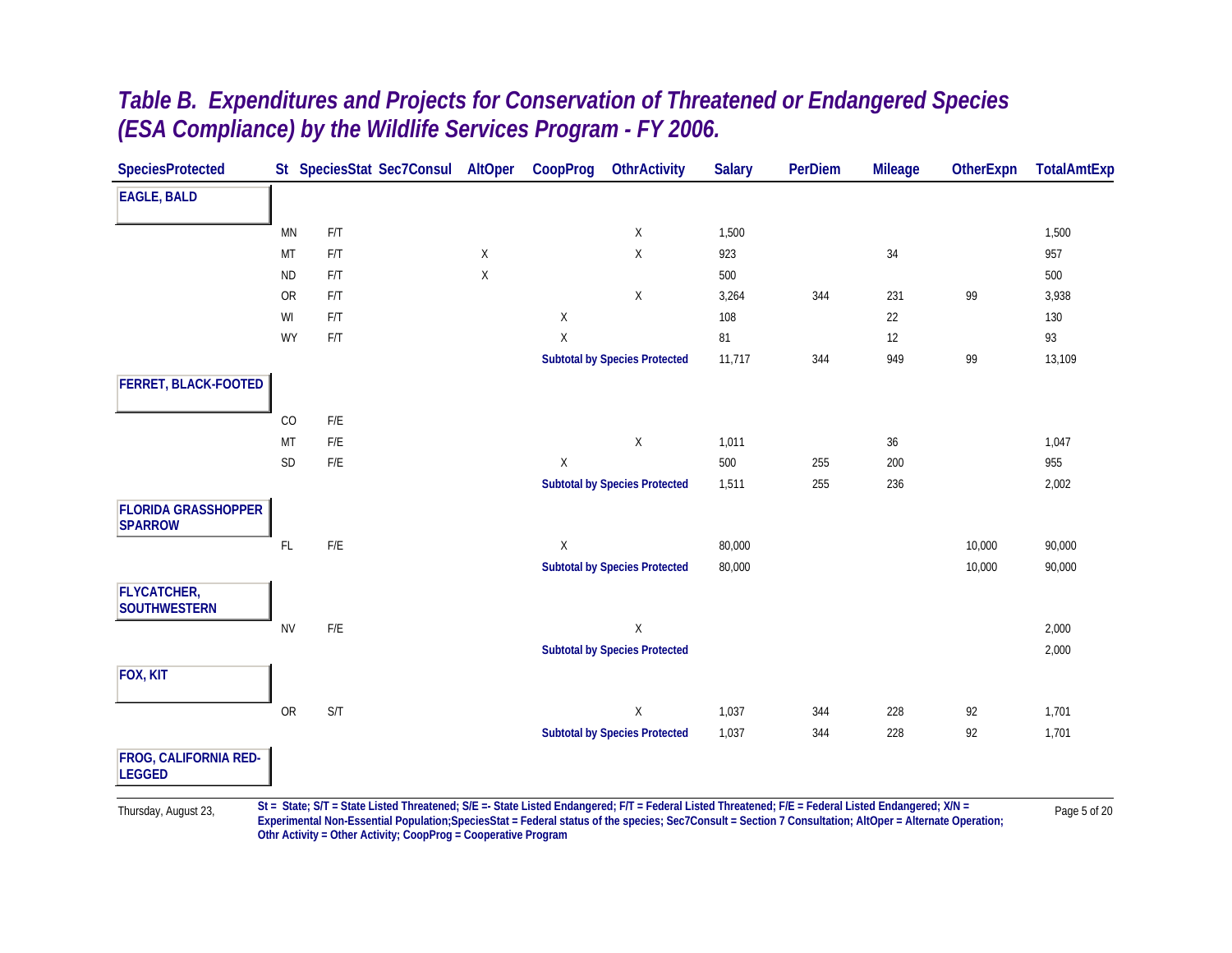| <b>SpeciesProtected</b>                        |                        | St SpeciesStat Sec7Consul | AltOper | CoopProg     | <b>OthrActivity</b>                  | <b>Salary</b> | <b>PerDiem</b> | <b>Mileage</b> | <b>OtherExpn</b> | <b>TotalAmtExp</b> |
|------------------------------------------------|------------------------|---------------------------|---------|--------------|--------------------------------------|---------------|----------------|----------------|------------------|--------------------|
| <b>FROG, CALIFORNIA RED-</b><br><b>LEGGED</b>  |                        |                           |         |              |                                      |               |                |                |                  |                    |
|                                                | CA                     | F/T                       |         |              |                                      | 4,076         | 63             | 752            | 1,379            | 6,270              |
|                                                |                        |                           |         |              | <b>Subtotal by Species Protected</b> | 4,076         | 63             | 752            | 1,379            | 6,270              |
| <b>FROG, COLUMBIA</b><br><b>SPOTTED</b>        |                        |                           |         |              |                                      |               |                |                |                  |                    |
|                                                | ID                     | $\mathsf{F}/\mathsf{C}$   |         |              | $\mathsf X$                          | 339           |                |                |                  | 339                |
|                                                |                        |                           |         |              | <b>Subtotal by Species Protected</b> | 339           |                |                |                  | 339                |
| <b>GOOSE, HAWAIIAN</b>                         |                        |                           |         |              |                                      |               |                |                |                  |                    |
|                                                | $\mathsf{H}\mathsf{I}$ | F/E                       |         | $\chi$       |                                      | 6,489         |                | 1,440          | 1,956            | 9,885              |
|                                                |                        |                           |         |              | <b>Subtotal by Species Protected</b> | 6,489         |                | 1,440          | 1,956            | 9,885              |
| <b>GRASS, YELLOW-EYED</b><br><b>HARPER'S</b>   |                        |                           |         |              |                                      |               |                |                |                  |                    |
|                                                | $\mathsf{FL}$          | S/T                       |         | X            |                                      | 15,500        | 500            |                | 1,700            | 17,700             |
|                                                |                        |                           |         |              | <b>Subtotal by Species Protected</b> | 15,500        | 500            |                | 1,700            | 17,700             |
| <b>GRASS, YELLOW-EYED</b><br><b>KARST POND</b> |                        |                           |         |              |                                      |               |                |                |                  |                    |
|                                                | $\mathsf{FL}$          | $\mathsf{S}/\mathsf{E}$   |         | X            |                                      | 15,500        | 500            |                | 1,700            | 17,700             |
|                                                |                        |                           |         |              | <b>Subtotal by Species Protected</b> | 15,500        | 500            |                | 1,700            | 17,700             |
| <b>HAPLOSTACHYS</b><br><b>HAPLOSTACHYS</b>     |                        |                           |         |              |                                      |               |                |                |                  |                    |
|                                                | $\mathsf{H}\mathsf{I}$ | F/E                       |         | $\mathsf{X}$ |                                      | 3,362         |                | 142            | 1,294            | 4,798              |
|                                                |                        |                           |         |              | <b>Subtotal by Species Protected</b> | 3,362         |                | 142            | 1,294            | 4,798              |
| <b>HEDYOTIS DEGENERI</b>                       |                        |                           |         |              |                                      |               |                |                |                  |                    |
|                                                | H                      | $\mathsf{F}/\mathsf{E}$   |         | $\mathsf{X}$ |                                      | 3,362         |                | 142            | 1,294            | 4,798              |
|                                                |                        |                           |         |              | <b>Subtotal by Species Protected</b> | 3,362         |                | 142            | 1,294            | 4,798              |
|                                                |                        |                           |         |              |                                      |               |                |                |                  |                    |

Thursday, August 23, St = State; S/T = State Listed Threatened; S/E =- State Listed Endangered; F/T = Federal Listed Threatened; F/E = Federal Listed Endangered; X/N = Page 6 of 20 **Othr Activity = Other Activity; CoopProg = Cooperative Program**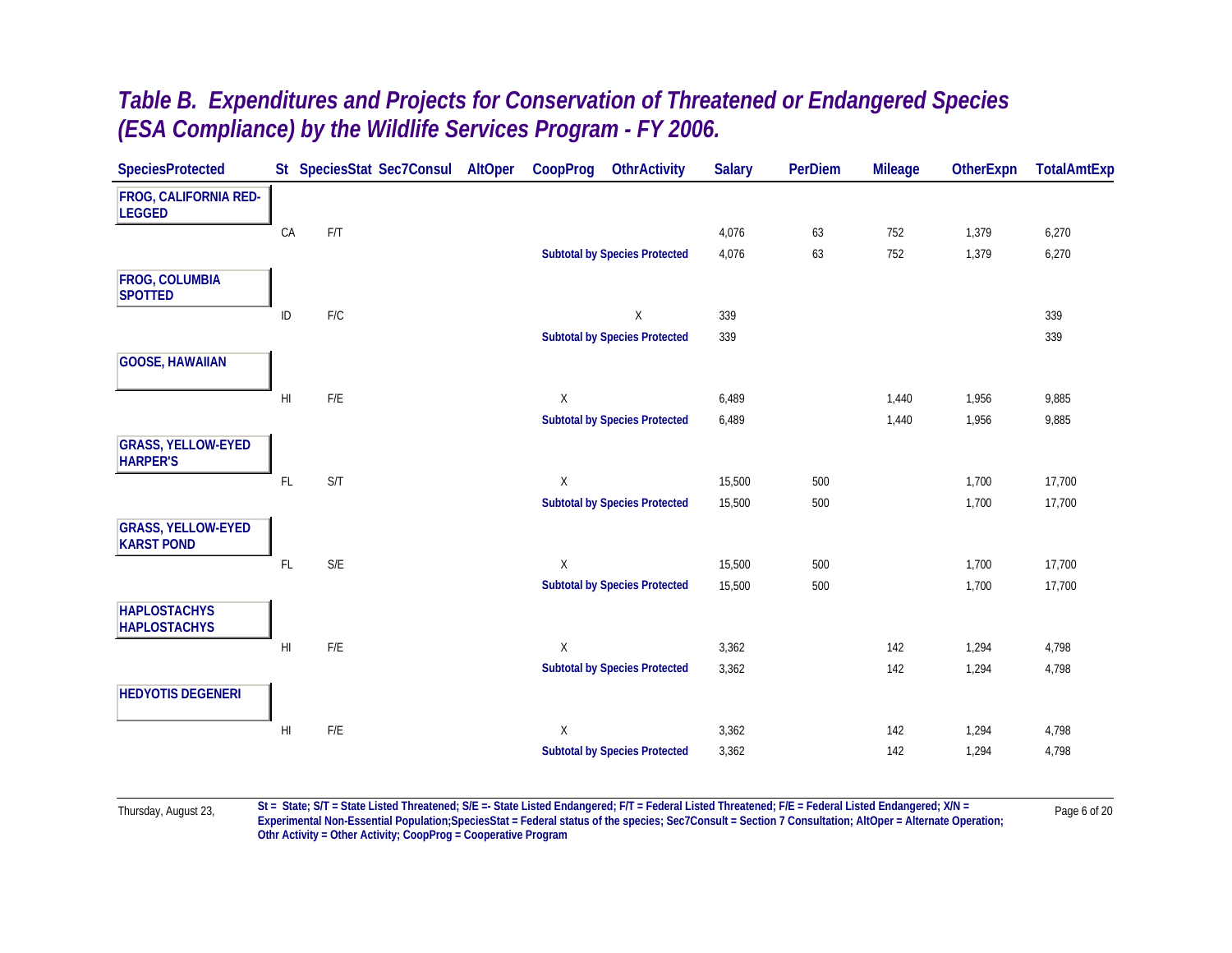| <b>SpeciesProtected</b>                 |                |                         | St SpeciesStat Sec7Consul AltOper |             | CoopProg    | <b>OthrActivity</b>                  | <b>Salary</b> | PerDiem | <b>Mileage</b> | OtherExpn | <b>TotalAmtExp</b> |
|-----------------------------------------|----------------|-------------------------|-----------------------------------|-------------|-------------|--------------------------------------|---------------|---------|----------------|-----------|--------------------|
| <b>HIBISCUS</b><br><b>BRACKENRIDGEI</b> |                |                         |                                   |             |             |                                      |               |         |                |           |                    |
|                                         | H <sub>l</sub> | $\mathsf{F}/\mathsf{E}$ |                                   |             | $\mathsf X$ |                                      | 1,984         |         | 396            | 284       | 2,664              |
|                                         |                |                         |                                   |             |             | <b>Subtotal by Species Protected</b> | 1,984         |         | 396            | 284       | 2,664              |
| <b>IGUANA, CUBAN GROUND</b>             |                |                         |                                   |             |             |                                      |               |         |                |           |                    |
|                                         | VA             | $\mathsf{F}/\mathsf{T}$ |                                   |             | X           |                                      | 7,896         | 1,174   | 300            | 13,630    | 23,000             |
|                                         |                |                         |                                   |             |             | <b>Subtotal by Species Protected</b> | 7,896         | 1,174   | 300            | 13,630    | 23,000             |
| <b>JAGUAR</b>                           |                |                         |                                   |             |             |                                      |               |         |                |           |                    |
|                                         | AZ             | $\mathsf{F}/\mathsf{E}$ |                                   | $\mathsf X$ | $\mathsf X$ |                                      | 2,436         | 375     | 349            | 1,000     | 4,160              |
|                                         | <b>NM</b>      | $\mathsf{F}/\mathsf{E}$ |                                   |             |             | $\mathsf X$                          |               |         |                | 8,416     | 18,616             |
|                                         |                |                         |                                   |             |             | <b>Subtotal by Species Protected</b> | 2,436         | 375     | 349            | 9,416     | 22,776             |
| LIDFLOWER, ST. THOMAS                   |                |                         |                                   |             |             |                                      |               |         |                |           |                    |
|                                         | VI             | $F/E$ $S/E$             |                                   |             | $\mathsf X$ |                                      | 6,819         | 6,511   |                | 1,285     | 14,615             |
|                                         |                |                         |                                   |             |             | <b>Subtotal by Species Protected</b> | 6,819         | 6,511   |                | 1,285     | 14,615             |
| <b>LILY, CATESBY'S</b>                  |                |                         |                                   |             |             |                                      |               |         |                |           |                    |
|                                         | FL             | S/T                     |                                   |             | $\mathsf X$ |                                      | 12,000        |         |                | 750       | 12,750             |
|                                         |                |                         |                                   |             |             | <b>Subtotal by Species Protected</b> | 12,000        |         |                | 750       | 12,750             |
| LYNX, CANADA                            |                |                         |                                   |             |             |                                      |               |         |                |           |                    |
|                                         | CO             | F/T                     | $\mathsf X$                       |             |             |                                      | 1,672         | 272     |                |           | 1,945              |
|                                         | $\sf ID$       | F/T, S/T                | $\mathsf X$                       |             |             |                                      | 51            |         |                |           | 51                 |
|                                         | $\sf ID$       | F/T, S/T                |                                   | X           |             |                                      | 4,880         |         | 681            |           | 5,561              |
|                                         | $\sf ID$       | F/T, S/T                |                                   |             |             | X                                    | 4,532         |         | 521            |           | 5,053              |
|                                         | ME             | F/T                     | $\mathsf X$                       |             |             | $\mathsf X$                          | 753           |         |                |           | 753                |
|                                         | <b>MN</b>      | $\mathsf{F}/\mathsf{T}$ | X                                 |             |             |                                      | 1,000         |         |                |           | 1,000              |

Thursday, August 23, St = State; S/T = State Listed Threatened; S/E =- State Listed Endangered; F/T = Federal Listed Threatened; F/E = Federal Listed Endangered; X/N = Page 7 of 20 **Othr Activity = Other Activity; CoopProg = Cooperative Program**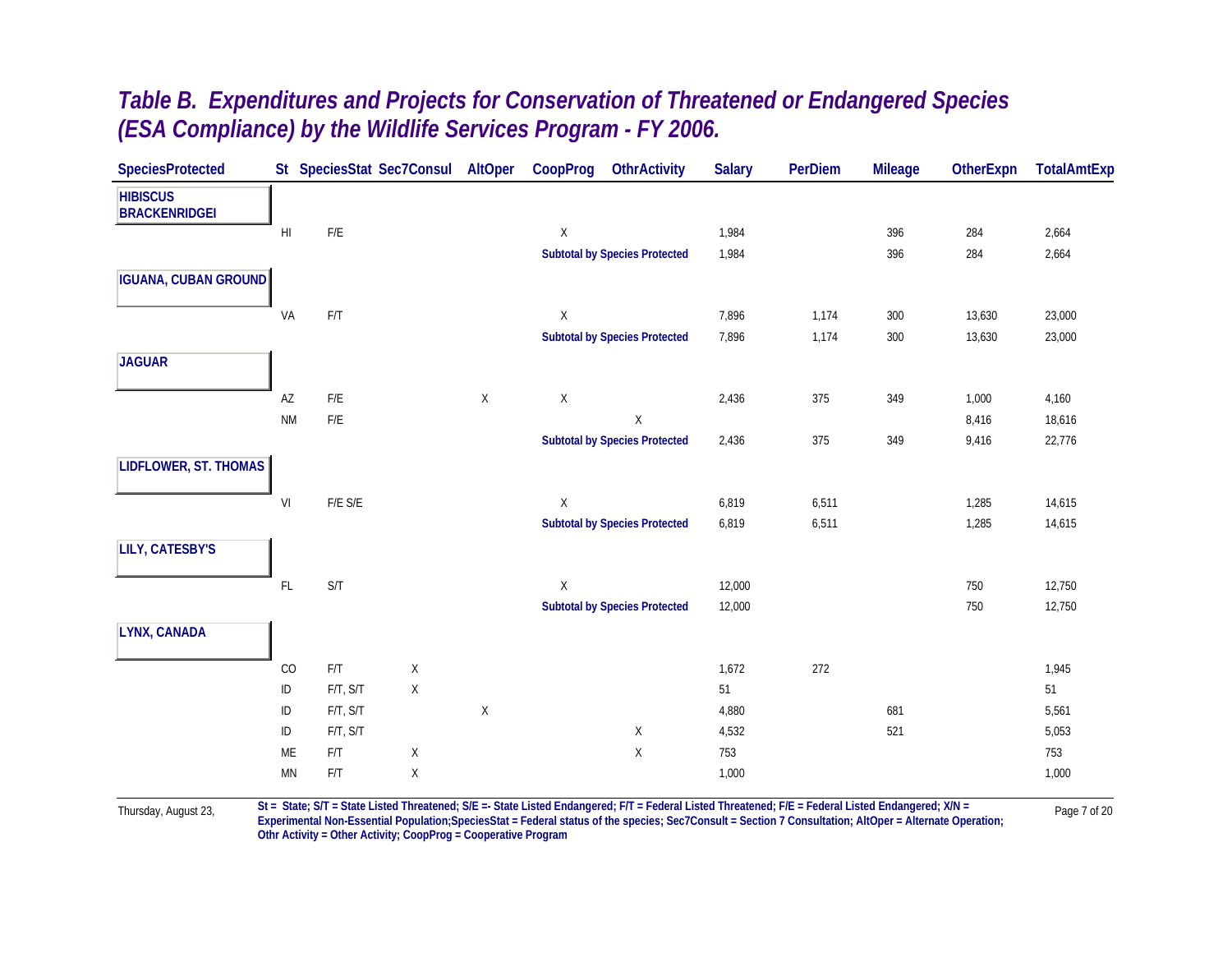| <b>SpeciesProtected</b>                    |                |                         | St SpeciesStat Sec7Consul | AltOper     | CoopProg    | <b>OthrActivity</b>                  | <b>Salary</b> | <b>PerDiem</b> | <b>Mileage</b> | <b>OtherExpn</b> | <b>TotalAmtExp</b> |
|--------------------------------------------|----------------|-------------------------|---------------------------|-------------|-------------|--------------------------------------|---------------|----------------|----------------|------------------|--------------------|
| LYNX, CANADA                               |                |                         |                           |             |             |                                      |               |                |                |                  |                    |
|                                            | MT             | F/T                     | $\mathsf{X}$              | $\mathsf X$ |             | $\mathsf{X}$                         | 1,315         |                | $76\,$         |                  | 1,391              |
|                                            | <b>OR</b>      | F/T                     | X                         |             |             | $\mathsf{X}$                         | 1,037         | 344            | 228            | 85               | 1,694              |
|                                            | <b>WY</b>      | F/T                     |                           | Χ           |             |                                      | 782           |                | 605            |                  | 1,386              |
|                                            |                |                         |                           |             |             | <b>Subtotal by Species Protected</b> | 16,021        | 616            | 2,111          | 85               | 18,834             |
| <b>MOORHEN, HAWAIIAN</b><br><b>COMMON</b>  |                |                         |                           |             |             |                                      |               |                |                |                  |                    |
|                                            | H <sub>l</sub> | $\mathsf{F}/\mathsf{E}$ |                           |             | X           |                                      | 2,123         |                | 360            | 986              | 3,469              |
|                                            |                |                         |                           |             |             | <b>Subtotal by Species Protected</b> | 2,123         |                | 360            | 986              | 3,469              |
| <b>MOUSE, ANASTASIA</b><br><b>ISLAND</b>   |                |                         |                           |             |             |                                      |               |                |                |                  |                    |
|                                            | FL             | $\mathsf{F}/\mathsf{E}$ |                           |             | X           |                                      | 4,000         | 200            |                | 1,500            | 5,700              |
|                                            |                |                         |                           |             |             | <b>Subtotal by Species Protected</b> | 4,000         | 200            |                | 1,500            | 5,700              |
| MOUSE,<br>CHOCTAWAHATCHEE                  |                |                         |                           |             |             |                                      |               |                |                |                  |                    |
|                                            | FL             | $\mathsf{F}/\mathsf{E}$ |                           |             | X           |                                      | 3,000         | 150            |                | 1,000            | 4,150              |
|                                            |                |                         |                           |             |             | <b>Subtotal by Species Protected</b> | 3,000         | 150            |                | 1,000            | 4,150              |
| <b>MOUSE, KEY LARGO</b><br><b>COTTON</b>   |                |                         |                           |             |             |                                      |               |                |                |                  |                    |
|                                            | $\mathsf{FL}$  | $\mathsf{F}/\mathsf{E}$ |                           |             | X           |                                      | 12,000        | 1,200          |                | 1,000            | 14,200             |
|                                            |                |                         |                           |             |             | <b>Subtotal by Species Protected</b> | 12,000        | 1,200          |                | 1,000            | 14,200             |
| <b>MOUSE, PERDIDO KEY</b><br><b>BEACH</b>  |                |                         |                           |             |             |                                      |               |                |                |                  |                    |
|                                            | AL             | $F/E$ $S/E$             |                           |             |             | $\mathsf X$                          | 456           |                |                |                  | 456                |
|                                            | $\mathsf{FL}$  | $\mathsf{F}/\mathsf{E}$ |                           |             | $\mathsf X$ |                                      | 9,000         |                |                | 1,500            | 10,500             |
|                                            |                |                         |                           |             |             | <b>Subtotal by Species Protected</b> | 9,456         |                |                | 1,500            | 10,956             |
| <b>MOUSE, SALT MARSH</b><br><b>HARVEST</b> |                |                         |                           |             |             |                                      |               |                |                |                  |                    |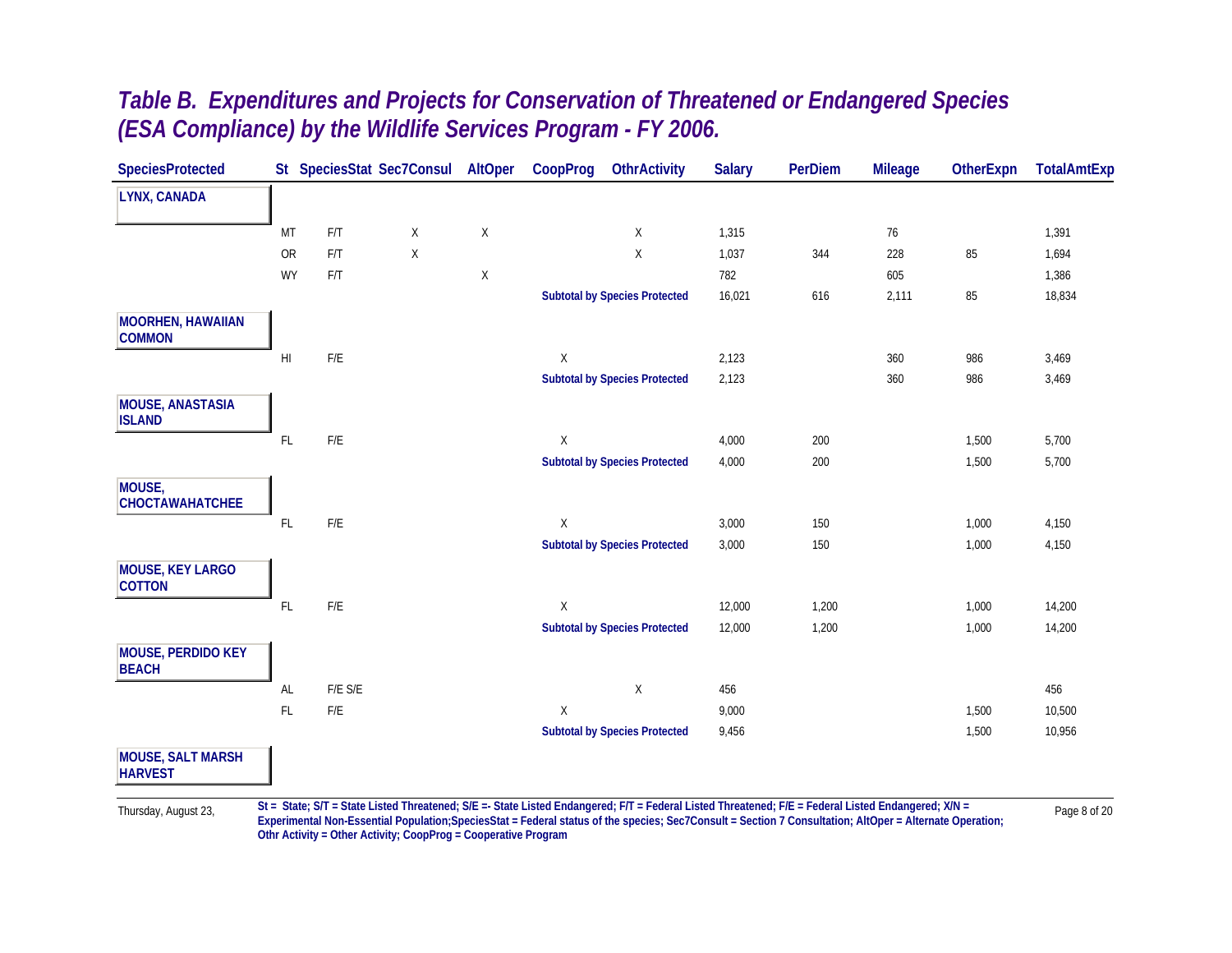| <b>SpeciesProtected</b>                             |                        | St SpeciesStat Sec7Consul | AltOper | CoopProg | <b>OthrActivity</b>                  | <b>Salary</b> | <b>PerDiem</b> | <b>Mileage</b> | <b>OtherExpn</b> | <b>TotalAmtExp</b> |
|-----------------------------------------------------|------------------------|---------------------------|---------|----------|--------------------------------------|---------------|----------------|----------------|------------------|--------------------|
| <b>MOUSE, SALT MARSH</b><br><b>HARVEST</b>          |                        |                           |         |          |                                      |               |                |                |                  |                    |
|                                                     | CA                     | F/E, S/E                  |         |          |                                      | 96,936        | 1,491          | 17,896         | 32,809           | 149,133            |
|                                                     |                        |                           |         |          | <b>Subtotal by Species Protected</b> | 96,936        | 1,491          | 17,896         | 32,809           | 149,133            |
| <b>MOUSE, SOUTHEASTERN</b><br><b>BEACH</b>          |                        |                           |         |          |                                      |               |                |                |                  |                    |
|                                                     | $\mathsf{FL}$          | F/T                       |         | Χ        |                                      | 5,000         | 200            |                | 1,000            | 6,200              |
|                                                     |                        |                           |         |          | <b>Subtotal by Species Protected</b> | 5,000         | 200            |                | 1,000            | 6,200              |
| <b>MOUSE, ST ANDREW</b><br><b>BEACH</b>             |                        |                           |         |          |                                      |               |                |                |                  |                    |
|                                                     | FL                     | S/E                       |         | Χ        |                                      | 2,500         | 450            |                | 500              | 3,450              |
|                                                     |                        |                           |         |          | <b>Subtotal by Species Protected</b> | 2,500         | 450            |                | 500              | 3,450              |
| <b>MURELET, MARBLED</b>                             |                        |                           |         |          |                                      |               |                |                |                  |                    |
|                                                     | CA                     | F/T, S/E                  |         |          |                                      | 6,864         | 106            | 1,267          | 2,323            | 10,560             |
|                                                     |                        |                           |         |          | <b>Subtotal by Species Protected</b> | 6,864         | 106            | 1,267          | 2,323            | 10,560             |
| <b>NERAUDIA OVATA</b>                               |                        |                           |         |          |                                      |               |                |                |                  |                    |
|                                                     | H <sub>l</sub>         | $F/E$                     |         | X        |                                      | 3,362         |                | 142            | 1,294            | 4,798              |
|                                                     |                        |                           |         |          | <b>Subtotal by Species Protected</b> | 3,362         |                | 142            | 1,294            | 4,798              |
| <b>NOTOTRICHUM HUMILE</b>                           |                        |                           |         |          |                                      |               |                |                |                  |                    |
|                                                     | $\mathsf{H}\mathsf{I}$ | F/E                       |         | X        |                                      | 1,984         |                | 396            | 284              | 2,664              |
|                                                     |                        |                           |         |          | <b>Subtotal by Species Protected</b> | 1,984         |                | 396            | 284              | 2,664              |
| <b>ORCHID, SOUTHERN</b><br><b>YELLOW FRINGELESS</b> |                        |                           |         |          |                                      |               |                |                |                  |                    |
|                                                     | $\mathsf{FL}$          | S/T                       |         | X        |                                      | 20,000        | 700            |                | 700              | 21,400             |
|                                                     |                        |                           |         |          | <b>Subtotal by Species Protected</b> | 20,000        | 700            |                | 700              | 21,400             |
|                                                     |                        |                           |         |          |                                      |               |                |                |                  |                    |

Thursday, August 23, St = State; S/T = State Listed Threatened; S/E =- State Listed Endangered; F/T = Federal Listed Threatened; F/E = Federal Listed Endangered; X/N = Page 9 of 20 **Othr Activity = Other Activity; CoopProg = Cooperative Program**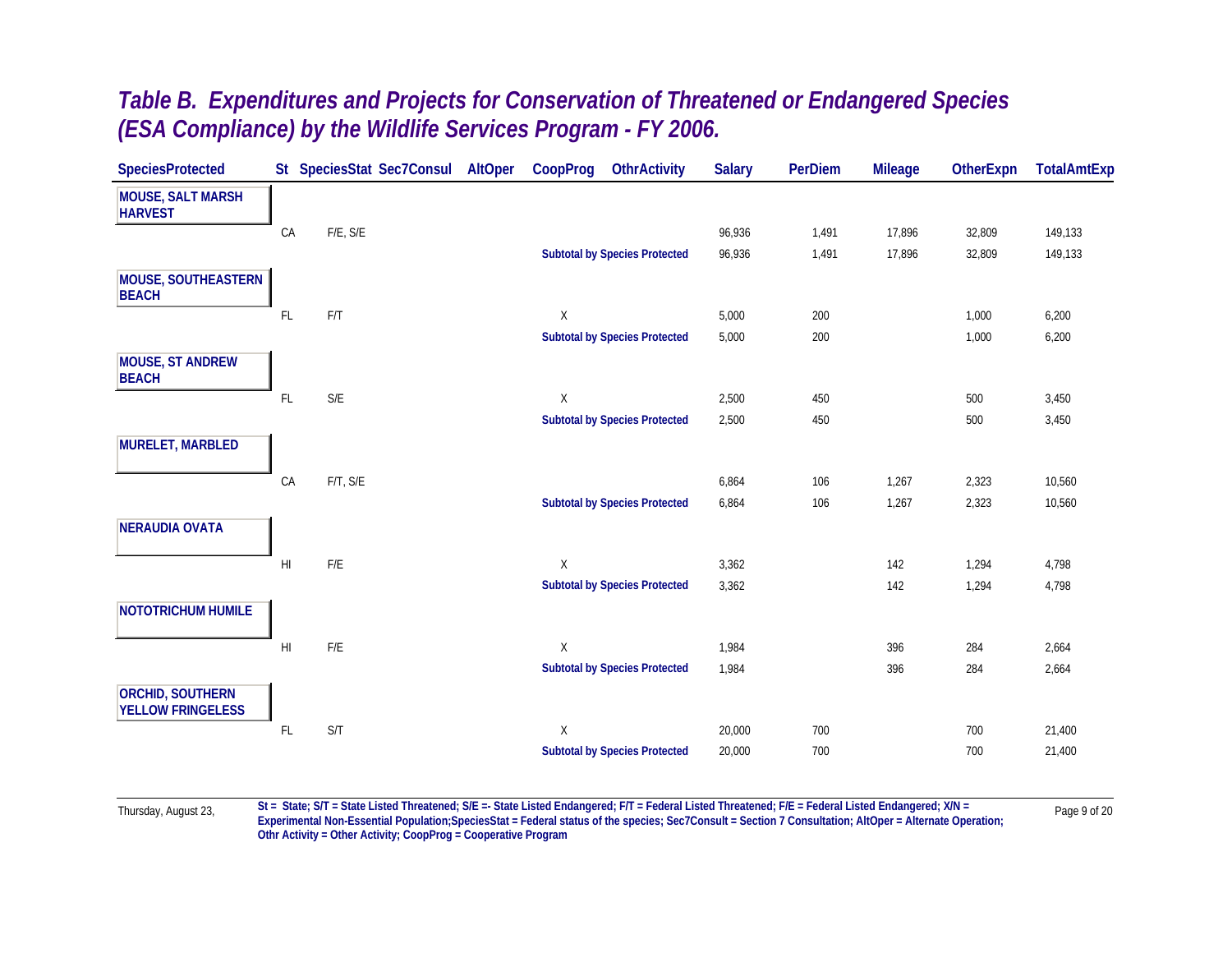| <b>SpeciesProtected</b>                  |                | St SpeciesStat Sec7Consul AltOper |             | CoopProg    | <b>OthrActivity</b>                  | <b>Salary</b> | <b>PerDiem</b> | <b>Mileage</b>   | OtherExpn | <b>TotalAmtExp</b> |
|------------------------------------------|----------------|-----------------------------------|-------------|-------------|--------------------------------------|---------------|----------------|------------------|-----------|--------------------|
| <b>PANICUM FAURIEI</b><br><b>CARTERI</b> |                |                                   |             |             |                                      |               |                |                  |           |                    |
|                                          | H <sub>l</sub> | $\mathsf{F}/\mathsf{E}$           |             | $\mathsf X$ |                                      | 1,984         |                | 396              | 284       | 2,664              |
|                                          |                |                                   |             |             | <b>Subtotal by Species Protected</b> | 1,984         |                | 396              | 284       | 2,664              |
| PEARLSHELL, LOUISIANA                    |                |                                   |             |             |                                      |               |                |                  |           |                    |
|                                          | LA             | F/T                               |             | $\mathsf X$ |                                      | 1,753         | 273            | 670              | 148       | 2,844              |
|                                          |                |                                   |             |             | <b>Subtotal by Species Protected</b> | 1,753         | 273            | 670              | 148       | 2,844              |
| <b>PELICAN, BROWN</b>                    |                |                                   |             |             |                                      |               |                |                  |           |                    |
|                                          | TX             | $\mathsf{F}/\mathsf{E}$           |             | $\mathsf X$ |                                      |               |                |                  |           | 20,000             |
|                                          | VI             | $F/E$ $S/E$                       |             | $\mathsf X$ |                                      |               |                |                  |           |                    |
|                                          |                |                                   |             |             | <b>Subtotal by Species Protected</b> |               |                |                  |           | 20,000             |
| PITCHER PLANT, PARROT                    |                |                                   |             |             |                                      |               |                |                  |           |                    |
|                                          | $\mathsf{FL}$  | S/T                               |             | X           |                                      | 35,000        |                |                  | 8,000     | 43,000             |
|                                          |                |                                   |             |             | <b>Subtotal by Species Protected</b> | 35,000        |                |                  | 8,000     | 43,000             |
| PITCHER PLANT, SWEET                     |                |                                   |             |             |                                      |               |                |                  |           |                    |
|                                          | $\mathsf{FL}$  | $S/E$                             |             | X           |                                      | 35,000        |                |                  | 8,000     | 43,000             |
|                                          |                |                                   |             |             | <b>Subtotal by Species Protected</b> | 35,000        |                |                  | 8,000     | 43,000             |
| <b>PLOVER, PIPING</b>                    |                |                                   |             |             |                                      |               |                |                  |           |                    |
|                                          | FL.            | $F/E$                             |             | X           |                                      | 7,000         | 500            |                  | 900       | 8,400              |
|                                          | MA             | F/T                               | $\mathsf X$ | X           |                                      | 1,000         | 500            |                  |           | 1,500              |
|                                          | MI             | F/E S/E                           |             | X           |                                      | 4,549         | 342            | $\boldsymbol{0}$ | $\bf 0$   | 4,891              |
|                                          | <b>NH</b>      | ${\sf F/E}$                       |             | Χ           |                                      | 500           |                |                  |           | 500                |
|                                          | NJ             | $F/E$                             |             | Χ           |                                      | 5,259         |                | 1,417            | 283       | 6,959              |
|                                          | $\mathsf{RI}$  | F/T                               | $\mathsf X$ | Χ           |                                      | 2,000         | 1,000          |                  |           | 3,000              |
|                                          |                |                                   |             |             |                                      |               |                |                  |           |                    |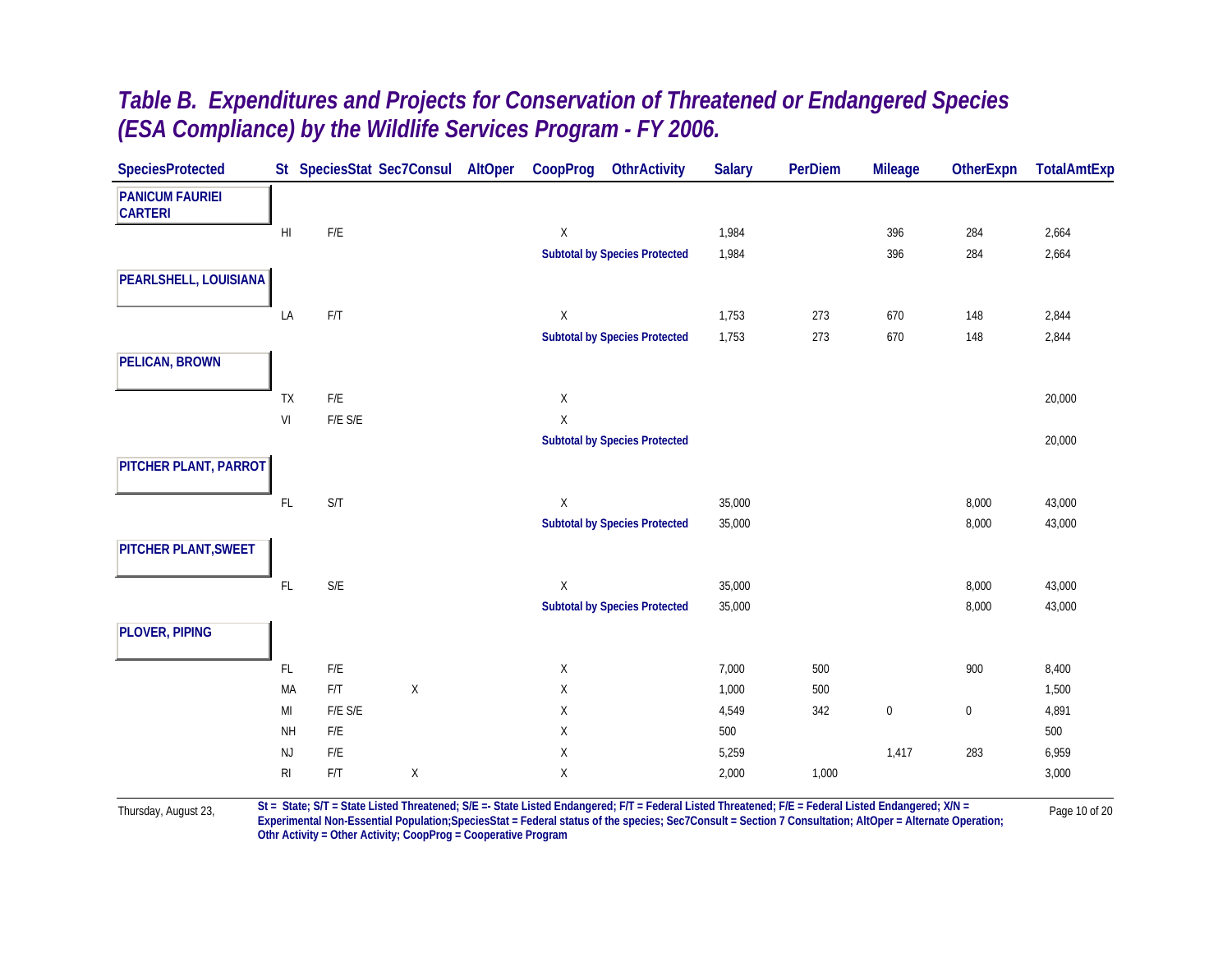| <b>SpeciesProtected</b>                       |                | St SpeciesStat Sec7Consul | AltOper | CoopProg     | <b>OthrActivity</b>                  | <b>Salary</b> | <b>PerDiem</b> | <b>Mileage</b> | <b>OtherExpn</b> | <b>TotalAmtExp</b> |
|-----------------------------------------------|----------------|---------------------------|---------|--------------|--------------------------------------|---------------|----------------|----------------|------------------|--------------------|
| <b>PLOVER, PIPING</b>                         |                |                           |         |              |                                      |               |                |                |                  |                    |
|                                               | VA             | F/T                       |         | X            |                                      | 21,738        | 5,045          | 300            | 10,416           | 37,499             |
|                                               |                |                           |         |              | <b>Subtotal by Species Protected</b> | 42,046        | 7,387          | 1,717          | 11,599           | 62,749             |
| PLOVER,                                       |                |                           |         |              |                                      |               |                |                |                  |                    |
| <b>SOUTHEASTERN SNOWY</b>                     |                |                           |         |              |                                      |               |                |                |                  |                    |
|                                               | FL             | S/T                       |         | $\mathsf{X}$ |                                      | 7,500         | 250            |                | 800              | 8,550              |
|                                               |                |                           |         |              | <b>Subtotal by Species Protected</b> | 7,500         | 250            |                | 800              | 8,550              |
| <b>PLOVER, WESTERN</b><br><b>SNOWY</b>        |                |                           |         |              |                                      |               |                |                |                  |                    |
|                                               | CA             | F/T                       |         |              |                                      | 139,761       | 2,150          | 25,802         | 47,304           | 215,017            |
|                                               | OR             | $\mathsf{F}/\mathsf{T}$   |         | X            |                                      | 65,782        | 656            | 5,586          | 884              | 72,908             |
|                                               |                |                           |         |              | <b>Subtotal by Species Protected</b> | 205,543       | 2,806          | 31,388         | 48,188           | 287,925            |
| PLOVER, WILSON'S                              |                |                           |         |              |                                      |               |                |                |                  |                    |
|                                               | VA             | $\mathsf{S}/\mathsf{E}$   |         | X            |                                      | 21,739        | 5,045          | 300            | 10,417           | 37,501             |
|                                               |                |                           |         |              | <b>Subtotal by Species Protected</b> | 21,739        | 5,045          | 300            | 10,417           | 37,501             |
| <b>PORTULACA</b><br><b>SCLEROCARPA</b>        |                |                           |         |              |                                      |               |                |                |                  |                    |
|                                               | H <sub>l</sub> | $F/E$                     |         | X            |                                      | 3,362         |                | 142            | 1,294            | 4,798              |
|                                               |                |                           |         |              | <b>Subtotal by Species Protected</b> | 3,362         |                | 142            | 1,294            | 4,798              |
| PRAIRIE-CHICKEN,<br><b>ATTWATER'S GREATER</b> |                |                           |         |              |                                      |               |                |                |                  |                    |
|                                               | TX             | $F/E$                     |         | $\mathsf{X}$ |                                      |               |                |                |                  | 6,000              |
|                                               |                |                           |         |              | <b>Subtotal by Species Protected</b> |               |                |                |                  | 6,000              |
| PRAIRIE-CHICKEN,<br><b>LESSER</b>             |                |                           |         |              |                                      |               |                |                |                  |                    |
|                                               | <b>NM</b>      | $\mathsf{S}/\mathsf{C}$   |         |              | $\mathsf X$                          |               |                |                |                  | 192                |
|                                               |                |                           |         |              | <b>Subtotal by Species Protected</b> |               |                |                |                  | 192                |

Experimental Non-Essential Population; Species Stat = Federal status of the species; Sec7Consult = Section 7 Consultation; AltOper = Alternate Operation; **Othr Activity = Other Activity; CoopProg = Cooperative Program**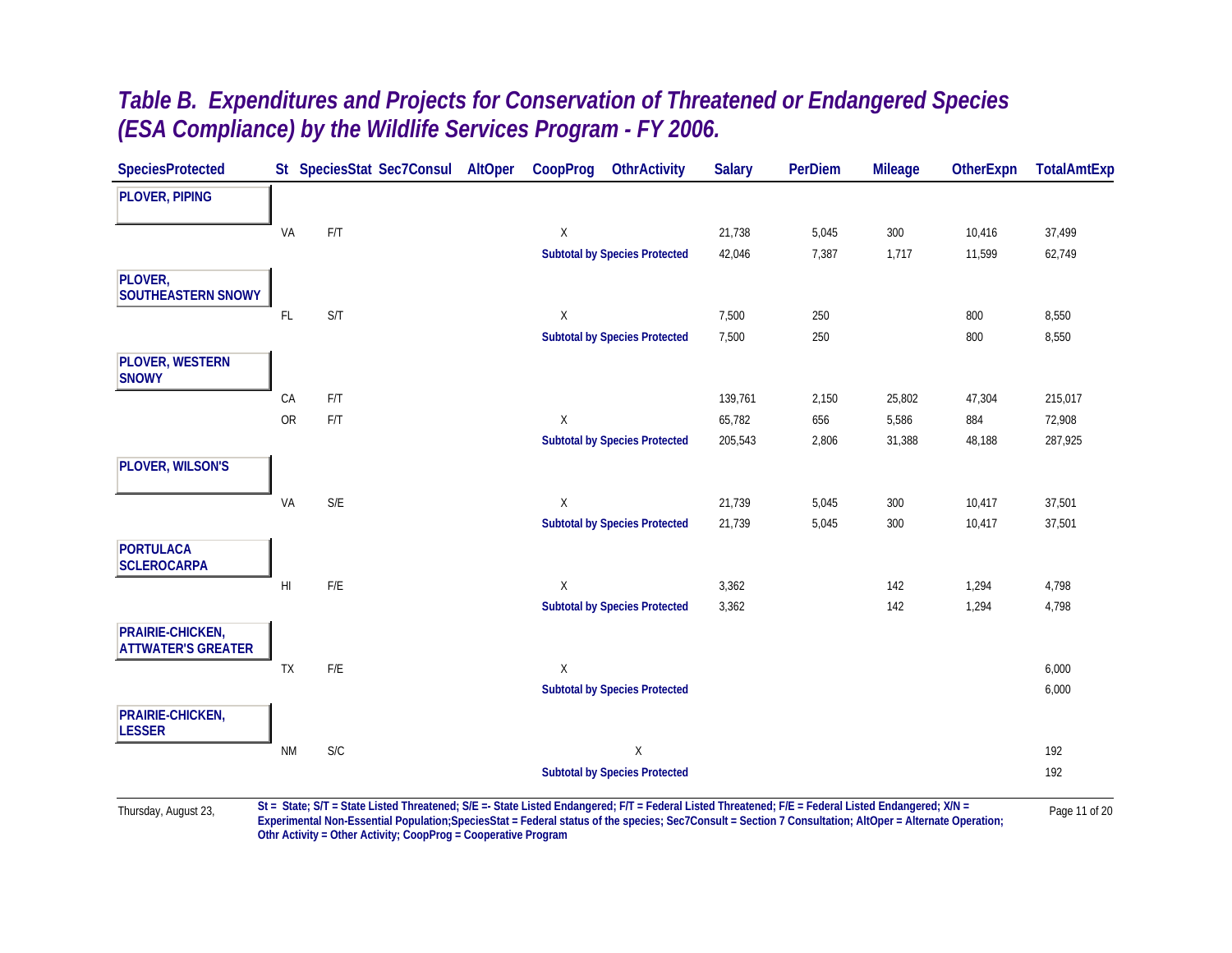| <b>SpeciesProtected</b>                   |               | St SpeciesStat Sec7Consul              | AltOper | CoopProg | <b>OthrActivity</b>                  | <b>Salary</b> | PerDiem | <b>Mileage</b> | <b>OtherExpn</b> | <b>TotalAmtExp</b> |
|-------------------------------------------|---------------|----------------------------------------|---------|----------|--------------------------------------|---------------|---------|----------------|------------------|--------------------|
| <b>RABBIT, LOWER KEYS</b><br><b>MARSH</b> |               |                                        |         |          |                                      |               |         |                |                  |                    |
|                                           | $\mathsf{FL}$ | $\mathsf{F}/\mathsf{E}$                |         | X        |                                      | 15,500        | 2,500   |                | 3,000            | 21,000             |
|                                           |               |                                        |         |          | <b>Subtotal by Species Protected</b> | 15,500        | 2,500   |                | 3,000            | 21,000             |
| RAIL, CALIFORNIA<br><b>CLAPPER</b>        |               |                                        |         |          |                                      |               |         |                |                  |                    |
|                                           | CA            | $F/E, S/E$                             |         |          |                                      | 99,085        | 1,524   | 18,293         | 33,536           | 152,438            |
|                                           |               |                                        |         |          | <b>Subtotal by Species Protected</b> | 99,085        | 1,524   | 18,293         | 33,536           | 152,438            |
| <b>RAIL, GUAM</b>                         |               |                                        |         |          |                                      |               |         |                |                  |                    |
|                                           | GU            | $\mathsf{F}/\mathsf{E}$                |         | X        |                                      | 150,000       |         |                | 50,000           | 200,000            |
|                                           |               |                                        |         |          | <b>Subtotal by Species Protected</b> | 150,000       |         |                | 50,000           | 200,000            |
| RAIL, LIGHT FOOTED<br><b>CLAPPER</b>      |               |                                        |         |          |                                      |               |         |                |                  |                    |
|                                           | CA            | F/E, S/E                               |         |          |                                      | 35,502        | 546     | 6,554          | 12,016           | 54,619             |
|                                           |               |                                        |         |          | <b>Subtotal by Species Protected</b> | 35,502        | 546     | 6,554          | 12,016           | 54,619             |
| <b>RAT, SILVER RICE</b>                   |               |                                        |         |          |                                      |               |         |                |                  |                    |
|                                           | $\mathsf{FL}$ | $\mathsf{F}/\mathsf{E}$                |         | X        |                                      | 2,500         | 250     |                | 500              | 3,200              |
|                                           |               |                                        |         |          | <b>Subtotal by Species Protected</b> | 2,500         | 250     |                | 500              | 3,200              |
| <b>SALAMANDER,</b><br><b>FLATWOODS</b>    |               |                                        |         |          |                                      |               |         |                |                  |                    |
|                                           | $\mathsf{FL}$ | F/T                                    |         | X        |                                      | 20,000        |         |                | 5,000            | 25,000             |
|                                           |               |                                        |         |          | <b>Subtotal by Species Protected</b> | 20,000        |         |                | 5,000            | 25,000             |
| <b>SALMON, ATLANTIC</b>                   |               |                                        |         |          |                                      |               |         |                |                  |                    |
|                                           | ME            | $\mathsf{F}/\mathsf{E}$<br>$\mathsf X$ |         |          | $\mathsf X$                          | 16,422        |         | 500            |                  | 16,922             |
|                                           |               |                                        |         |          | <b>Subtotal by Species Protected</b> | 16,422        |         | 500            |                  | 16,922             |
|                                           |               |                                        |         |          |                                      |               |         |                |                  |                    |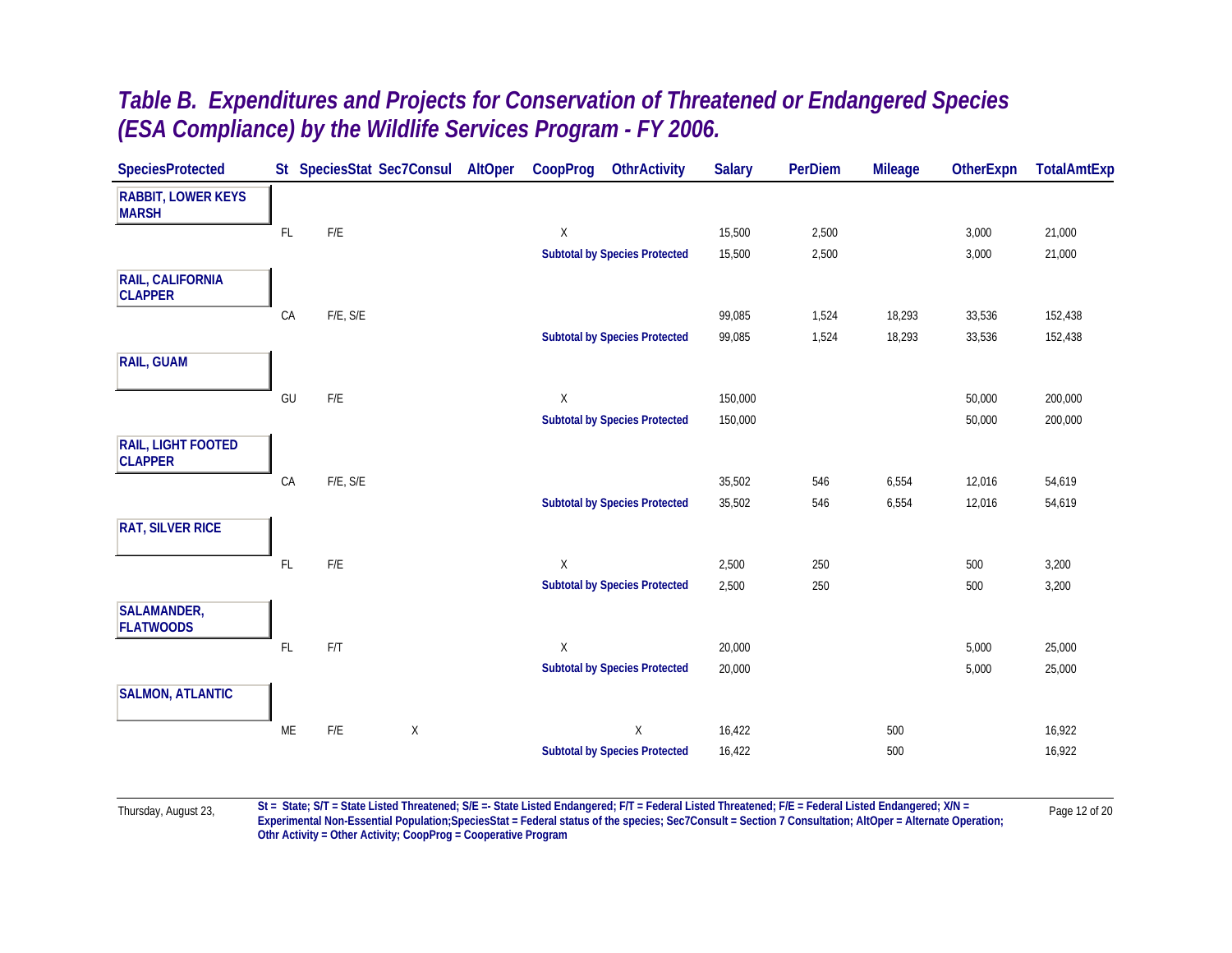| <b>SpeciesProtected</b>  |                        |                         | St SpeciesStat Sec7Consul | <b>AltOper</b> | CoopProg    | <b>OthrActivity</b>                                                                                                                               | <b>Salary</b> | <b>PerDiem</b> | <b>Mileage</b> | <b>OtherExpn</b> | <b>TotalAmtExp</b> |
|--------------------------|------------------------|-------------------------|---------------------------|----------------|-------------|---------------------------------------------------------------------------------------------------------------------------------------------------|---------------|----------------|----------------|------------------|--------------------|
| <b>SALMON, CHINOOK</b>   |                        |                         |                           |                |             |                                                                                                                                                   |               |                |                |                  |                    |
|                          | ID                     | F/T, S/T                |                           | $\mathsf X$    |             |                                                                                                                                                   | 476           |                | 36             |                  | 512                |
|                          | $\sf ID$               | F/T, S/T                |                           |                |             | $\mathsf X$                                                                                                                                       | 850           |                | 31             |                  | 881                |
|                          | WA                     | $\mathsf{F}/\mathsf{E}$ |                           |                |             |                                                                                                                                                   | 923,052       |                |                |                  | 923,052            |
|                          |                        |                         |                           |                |             | <b>Subtotal by Species Protected</b>                                                                                                              | 924,378       |                | 67             |                  | 924,445            |
| <b>SALMON, SOCKEYE</b>   |                        |                         |                           |                |             |                                                                                                                                                   |               |                |                |                  |                    |
|                          | $\sf ID$               | $F/E$ , $S/E$           |                           |                |             | $\mathsf X$                                                                                                                                       | 104           |                |                |                  | 104                |
|                          | WA                     | $\mathsf{F}/\mathsf{E}$ |                           |                |             |                                                                                                                                                   |               |                |                |                  |                    |
|                          |                        |                         |                           |                |             | <b>Subtotal by Species Protected</b>                                                                                                              | 104           |                |                |                  | 104                |
| <b>SALMON, STEELHEAD</b> |                        |                         |                           |                |             |                                                                                                                                                   |               |                |                |                  |                    |
|                          | WA                     | $\mathsf{F}/\mathsf{E}$ |                           |                |             |                                                                                                                                                   |               |                |                |                  |                    |
|                          |                        |                         |                           |                |             | <b>Subtotal by Species Protected</b>                                                                                                              |               |                |                |                  |                    |
| SANDPIPER, UPLAND        |                        |                         |                           |                |             |                                                                                                                                                   |               |                |                |                  |                    |
|                          |                        |                         |                           |                |             |                                                                                                                                                   |               |                |                |                  |                    |
|                          | <b>NJ</b>              | $\mathsf{S}/\mathsf{E}$ |                           |                | $\mathsf X$ | $\mathsf X$                                                                                                                                       | 1,175         |                | $70\,$         |                  | 1,245              |
|                          |                        |                         |                           |                |             | <b>Subtotal by Species Protected</b>                                                                                                              | 1,175         |                | $70\,$         |                  | 1,245              |
| <b>SCAEVOLA CORIACEA</b> |                        |                         |                           |                |             |                                                                                                                                                   |               |                |                |                  |                    |
|                          | H                      | $\mathsf{F}/\mathsf{E}$ |                           |                | $\mathsf X$ |                                                                                                                                                   | 1,984         |                | 396            | 284              | 2,664              |
|                          |                        |                         |                           |                |             | <b>Subtotal by Species Protected</b>                                                                                                              | 1,984         |                | 396            | 284              | 2,664              |
| <b>SCHEIDEA KEALIAE</b>  |                        |                         |                           |                |             |                                                                                                                                                   |               |                |                |                  |                    |
|                          | $\mathsf{H}\mathsf{I}$ | $\mathsf{F}/\mathsf{E}$ |                           |                | $\mathsf X$ |                                                                                                                                                   | 1,984         |                | 396            | 284              | 2,664              |
|                          |                        |                         |                           |                |             | <b>Subtotal by Species Protected</b>                                                                                                              | 1,984         |                | 396            | 284              | 2,664              |
| <b>SEA TURTLE, GREEN</b> |                        |                         |                           |                |             |                                                                                                                                                   |               |                |                |                  |                    |
|                          |                        |                         |                           |                |             |                                                                                                                                                   |               |                |                |                  |                    |
|                          |                        |                         |                           |                |             | St - State: SIT - State Listed Threatened: SIE - State Listed Endangered: EIT - Eederal Listed Threatened: EIE - Eederal Listed Endangered: YIN - |               |                |                |                  |                    |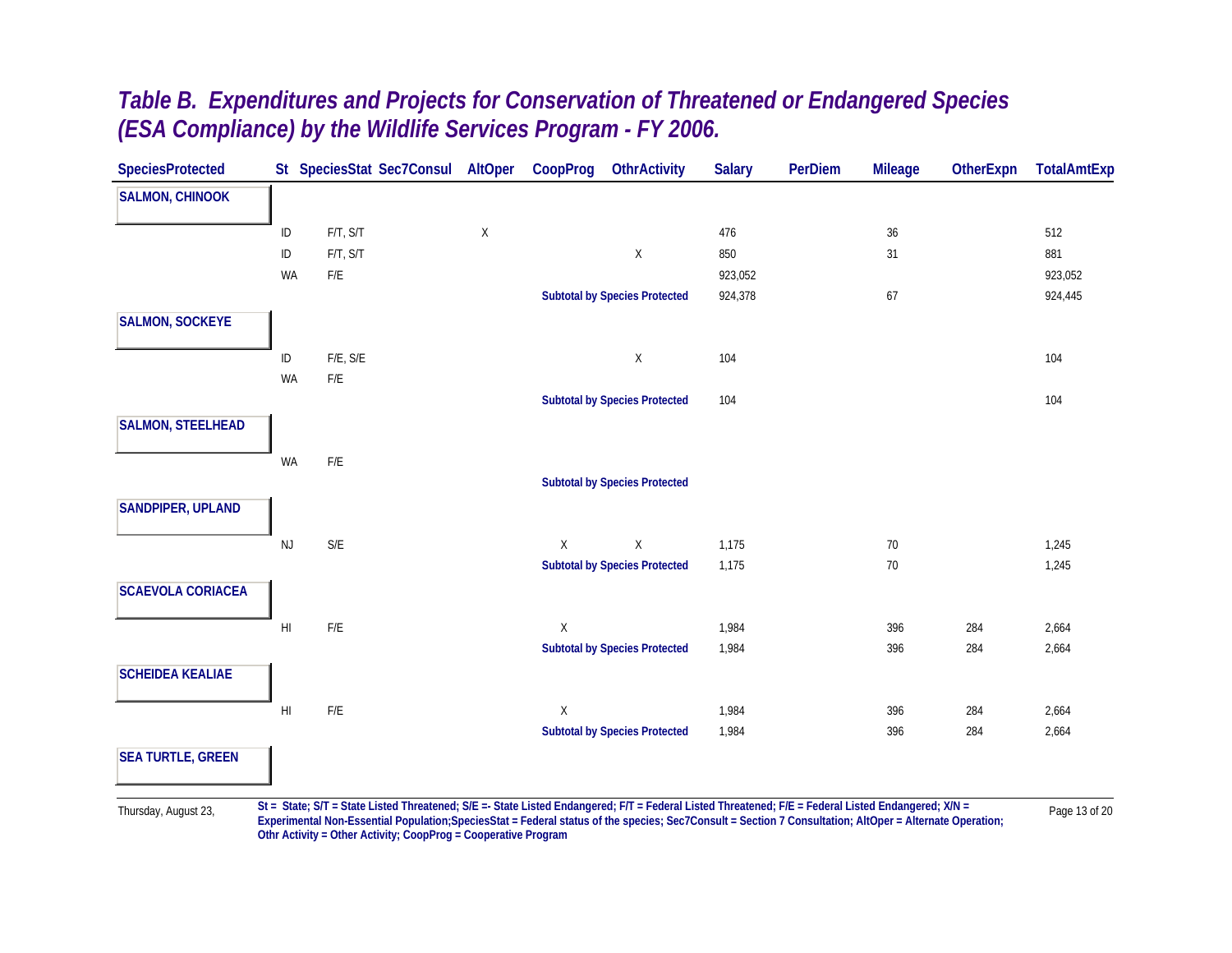| <b>SpeciesProtected</b>                    |                |                         | St SpeciesStat Sec7Consul | AltOper | CoopProg | <b>OthrActivity</b>                  | <b>Salary</b> | <b>PerDiem</b> | <b>Mileage</b> | <b>OtherExpn</b> | <b>TotalAmtExp</b> |
|--------------------------------------------|----------------|-------------------------|---------------------------|---------|----------|--------------------------------------|---------------|----------------|----------------|------------------|--------------------|
| <b>SEA TURTLE, GREEN</b>                   |                |                         |                           |         |          |                                      |               |                |                |                  |                    |
|                                            | FL.            | $\mathsf{F}/\mathsf{E}$ |                           |         | Χ        |                                      | 10,000        | 500            |                | 1,500            | 12,000             |
|                                            | GU             | F/E                     |                           |         |          | $\mathsf X$                          |               |                |                |                  | $\mathbf 0$        |
|                                            | VI             | F/T                     |                           |         | Χ        |                                      |               |                |                |                  |                    |
|                                            |                |                         |                           |         |          | <b>Subtotal by Species Protected</b> | 10,000        | 500            |                | 1,500            | 12,000             |
| <b>SEA TURTLE, HAWKSBILL</b>               |                |                         |                           |         |          |                                      |               |                |                |                  |                    |
|                                            | FL.            | $\mathsf{F}/\mathsf{E}$ |                           |         | Χ        |                                      | 8,500         | 800            |                | 1,000            | 10,300             |
|                                            | VI             | F/E S/E                 |                           |         | Χ        |                                      |               |                |                |                  |                    |
|                                            |                |                         |                           |         |          | <b>Subtotal by Species Protected</b> | 8,500         | 800            |                | 1,000            | 10,300             |
| <b>SEA TURTLE, KEMP'S</b><br><b>RIDLEY</b> |                |                         |                           |         |          |                                      |               |                |                |                  |                    |
|                                            | $\mathsf{FL}$  | $\mathsf{F}/\mathsf{E}$ |                           |         | X        |                                      | 8,000         | 250            |                | 1,500            | 9,750              |
|                                            |                |                         |                           |         |          | <b>Subtotal by Species Protected</b> | 8,000         | 250            |                | 1,500            | 9,750              |
| <b>SEA TURTLE,</b><br><b>LEATHERBACK</b>   |                |                         |                           |         |          |                                      |               |                |                |                  |                    |
|                                            | $\mathsf{FL}$  | $\mathsf{F}/\mathsf{E}$ |                           |         | X        |                                      | 58,000        | 1,500          |                | 5,000            | 64,500             |
|                                            |                |                         |                           |         |          | <b>Subtotal by Species Protected</b> | 58,000        | 1,500          |                | 5,000            | 64,500             |
| <b>SEA TURTLE,</b><br><b>LOGGERHEAD</b>    |                |                         |                           |         |          |                                      |               |                |                |                  |                    |
|                                            | FL.            | $\mathsf{F}/\mathsf{E}$ |                           |         | Χ        |                                      | 150,000       | 5,000          |                | 8,000            | 163,000            |
|                                            | $\mathsf{SC}$  | F/T                     |                           |         | Χ        |                                      |               |                |                |                  | 9,449              |
|                                            |                |                         |                           |         |          | <b>Subtotal by Species Protected</b> | 150,000       | 5,000          |                | 8,000            | 172,449            |
| <b>SERIANTHES NELSONII</b>                 |                |                         |                           |         |          |                                      |               |                |                |                  |                    |
|                                            | $\mathsf{GU}%$ | $\mathsf{F}/\mathsf{E}$ |                           |         |          | $\mathsf X$                          |               |                |                |                  | $\boldsymbol{0}$   |
|                                            |                |                         |                           |         |          | <b>Subtotal by Species Protected</b> |               |                |                |                  | $\bf{0}$           |
|                                            |                |                         |                           |         |          |                                      |               |                |                |                  |                    |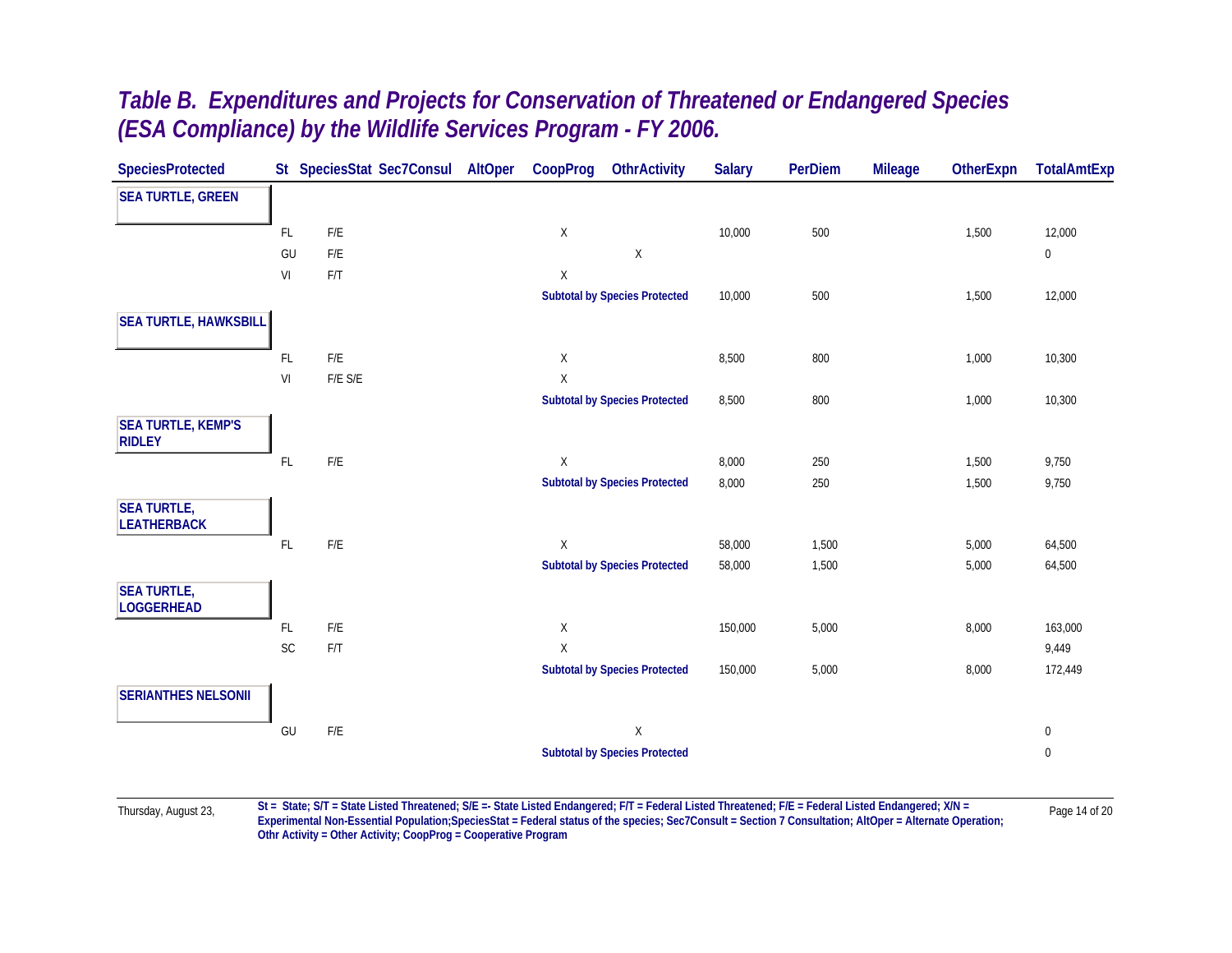| <b>SpeciesProtected</b>                      |                        |          | St SpeciesStat Sec7Consul | AltOper | CoopProg     | <b>OthrActivity</b>                  | <b>Salary</b> | PerDiem | <b>Mileage</b> | <b>OtherExpn</b> | <b>TotalAmtExp</b> |
|----------------------------------------------|------------------------|----------|---------------------------|---------|--------------|--------------------------------------|---------------|---------|----------------|------------------|--------------------|
| <b>SESBANIA TOMENTOSA</b>                    |                        |          |                           |         |              |                                      |               |         |                |                  |                    |
|                                              | H <sub>l</sub>         | F/E      |                           |         | X            |                                      | 1,984         |         | 396            | 284              | 2,664              |
|                                              |                        |          |                           |         |              | <b>Subtotal by Species Protected</b> | 1,984         |         | 396            | 284              | 2,664              |
| <b>SHEEP, BIGHORN</b>                        |                        |          |                           |         |              |                                      |               |         |                |                  |                    |
|                                              | CA                     | F/E, S/E |                           |         |              |                                      | 105,290       | 1,620   | 19,438         | 35,637           | 161,985            |
|                                              |                        |          |                           |         |              | <b>Subtotal by Species Protected</b> | 105,290       | 1,620   | 19,438         | 35,637           | 161,985            |
| <b>SILENE HAWAIIENSIS</b>                    |                        |          |                           |         |              |                                      |               |         |                |                  |                    |
|                                              | $\mathsf{H}\mathsf{I}$ | F/T      |                           |         | X            |                                      | 3,362         |         | 142            | 1,294            | 4,798              |
|                                              |                        |          |                           |         |              | <b>Subtotal by Species Protected</b> | 3,362         |         | 142            | 1,294            | 4,798              |
| <b>SILENE LANCEOLATA</b>                     |                        |          |                           |         |              |                                      |               |         |                |                  |                    |
|                                              | H <sub>l</sub>         | F/E      |                           |         | X            |                                      | 3,362         |         | 142            | 1,294            | 4,798              |
|                                              |                        |          |                           |         |              | <b>Subtotal by Species Protected</b> | 3,362         |         | 142            | 1,294            | 4,798              |
| <b>SOLANUM INCOMPLETUM</b>                   |                        |          |                           |         |              |                                      |               |         |                |                  |                    |
|                                              | H <sub>l</sub>         | $F/E$    |                           |         | X            |                                      | 3,362         |         | 142            | 1,294            | 4,798              |
|                                              |                        |          |                           |         |              | <b>Subtotal by Species Protected</b> | 3,362         |         | 142            | 1,294            | 4,798              |
| <b>SPARROW, BELDING'S</b><br><b>SAVANNAH</b> |                        |          |                           |         |              |                                      |               |         |                |                  |                    |
|                                              | ${\sf CA}$             | $S/E$    |                           |         |              |                                      | 2,467         | 38      | 455            | 835              | 3,795              |
|                                              |                        |          |                           |         |              | <b>Subtotal by Species Protected</b> | 2,467         | 38      | 455            | 835              | 3,795              |
| SPARROW,<br><b>GRASSHOPPER</b>               |                        |          |                           |         |              |                                      |               |         |                |                  |                    |
|                                              | <b>NJ</b>              | S/T      |                           |         | $\mathsf{X}$ | $\mathsf X$                          | 1,175         |         | $70\,$         |                  | 1,245              |
|                                              |                        |          |                           |         |              | <b>Subtotal by Species Protected</b> | 1,175         |         | 70             |                  | 1,245              |
|                                              |                        |          |                           |         |              |                                      |               |         |                |                  |                    |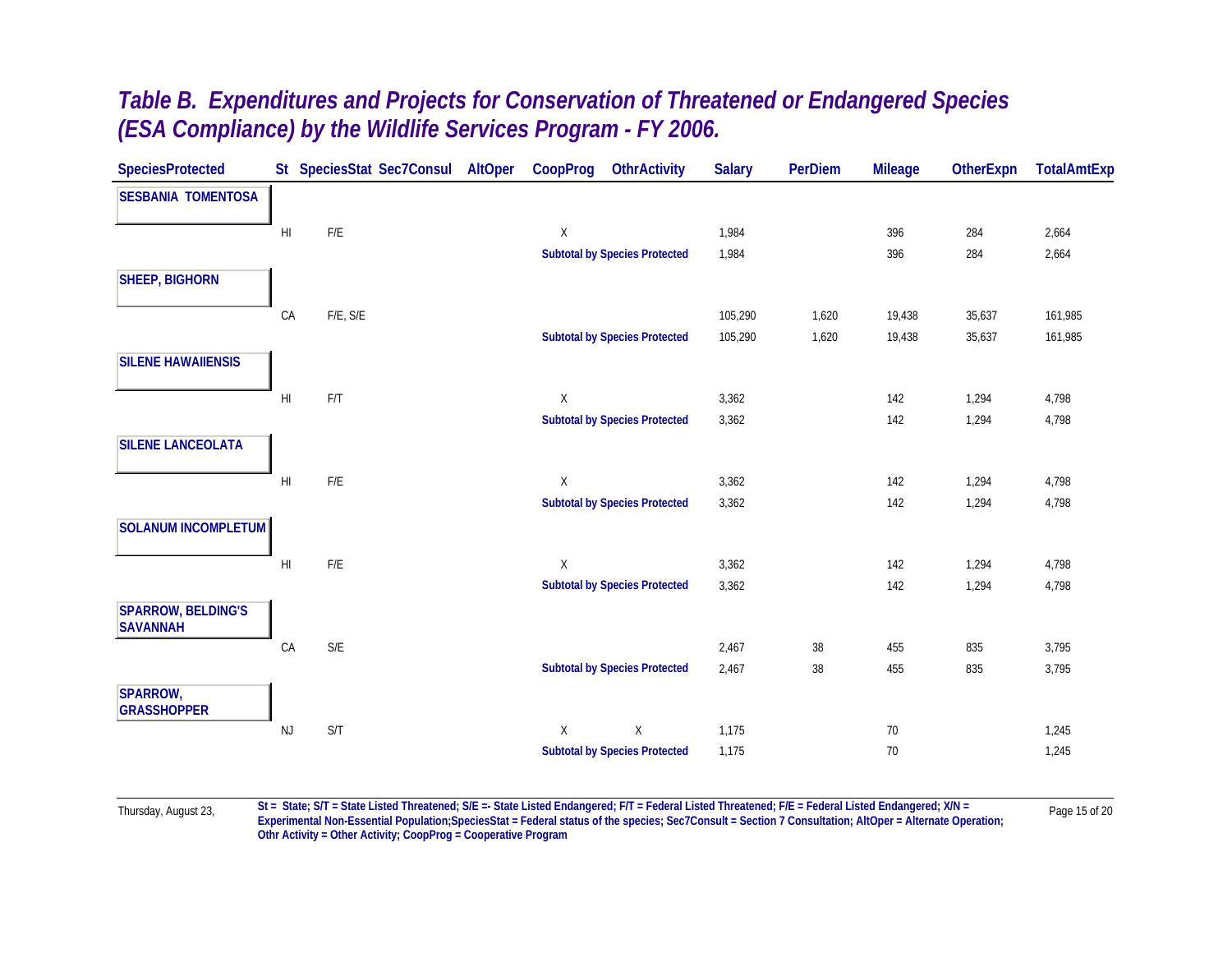| <b>SpeciesProtected</b>                          |                        |                         | St SpeciesStat Sec7Consul AltOper | CoopProg    | <b>OthrActivity</b>                  | <b>Salary</b> | <b>PerDiem</b> | <b>Mileage</b> | <b>OtherExpn</b> | <b>TotalAmtExp</b> |
|--------------------------------------------------|------------------------|-------------------------|-----------------------------------|-------------|--------------------------------------|---------------|----------------|----------------|------------------|--------------------|
| <b>SPERMOLEPIS</b><br><b>HAWAIIENSIS</b>         |                        |                         |                                   |             |                                      |               |                |                |                  |                    |
|                                                  | H <sub>l</sub>         | ${\sf F/E}$             |                                   | X           |                                      | 3,362         |                | 142            | 1,294            | 4,798              |
|                                                  |                        |                         |                                   |             | <b>Subtotal by Species Protected</b> | 3,362         |                | 142            | 1,294            | 4,798              |
| <b>SQUIRREL, NORTHERN</b><br><b>IDAHO GROUND</b> |                        |                         |                                   |             |                                      |               |                |                |                  |                    |
|                                                  | ID                     | F/T, S/T                |                                   |             | X                                    | 104           |                |                |                  | 104                |
|                                                  | $\sf ID$               | F/T, S/T                |                                   | $\mathsf X$ |                                      | 832           |                | 336            |                  | 1,168              |
|                                                  |                        |                         |                                   |             | <b>Subtotal by Species Protected</b> | 936           |                | 336            |                  | 1,272              |
| <b>STARLING, MICRONESIAN</b>                     |                        |                         |                                   |             |                                      |               |                |                |                  |                    |
|                                                  | GU                     | $S/E$                   |                                   | X           | $\mathsf X$                          |               |                |                |                  | $\overline{0}$     |
|                                                  |                        |                         |                                   |             | <b>Subtotal by Species Protected</b> |               |                |                |                  | $\boldsymbol{0}$   |
| <b>STEELHEAD</b>                                 |                        |                         |                                   |             |                                      |               |                |                |                  |                    |
|                                                  | $\sf ID$               | F/T, S/T                |                                   |             | $\mathsf X$                          | 311           |                |                |                  | 311                |
|                                                  |                        |                         |                                   |             | <b>Subtotal by Species Protected</b> | 311           |                |                |                  | 311                |
| <b>STELLER'S EIDER</b>                           |                        |                         |                                   |             |                                      |               |                |                |                  |                    |
|                                                  | AK                     | F/T                     |                                   |             |                                      | 75,274        |                |                |                  | 75,274             |
|                                                  |                        |                         |                                   |             | <b>Subtotal by Species Protected</b> | 75,274        |                |                |                  | 75,274             |
| <b>STENOGYNE</b><br><b>ANGUSTIFOLIA</b>          |                        |                         |                                   |             |                                      |               |                |                |                  |                    |
|                                                  | $\mathsf{H}\mathsf{I}$ | $\mathsf{F}/\mathsf{E}$ |                                   | X           |                                      | 3,362         |                | 142            | 1,294            | 4,798              |
|                                                  |                        |                         |                                   |             | <b>Subtotal by Species Protected</b> | 3,362         |                | 142            | 1,294            | 4,798              |
| STILT, BLACK-NECKED                              |                        |                         |                                   |             |                                      |               |                |                |                  |                    |
|                                                  | H <sub>l</sub>         | $\mathsf{F}/\mathsf{E}$ |                                   | X           |                                      | 46,702        |                | 8,400          | 12,121           | 67,223             |
|                                                  |                        |                         |                                   |             | <b>Subtotal by Species Protected</b> | 46,702        |                | 8,400          | 12,121           | 67,223             |
|                                                  |                        |                         |                                   |             |                                      |               |                |                |                  |                    |

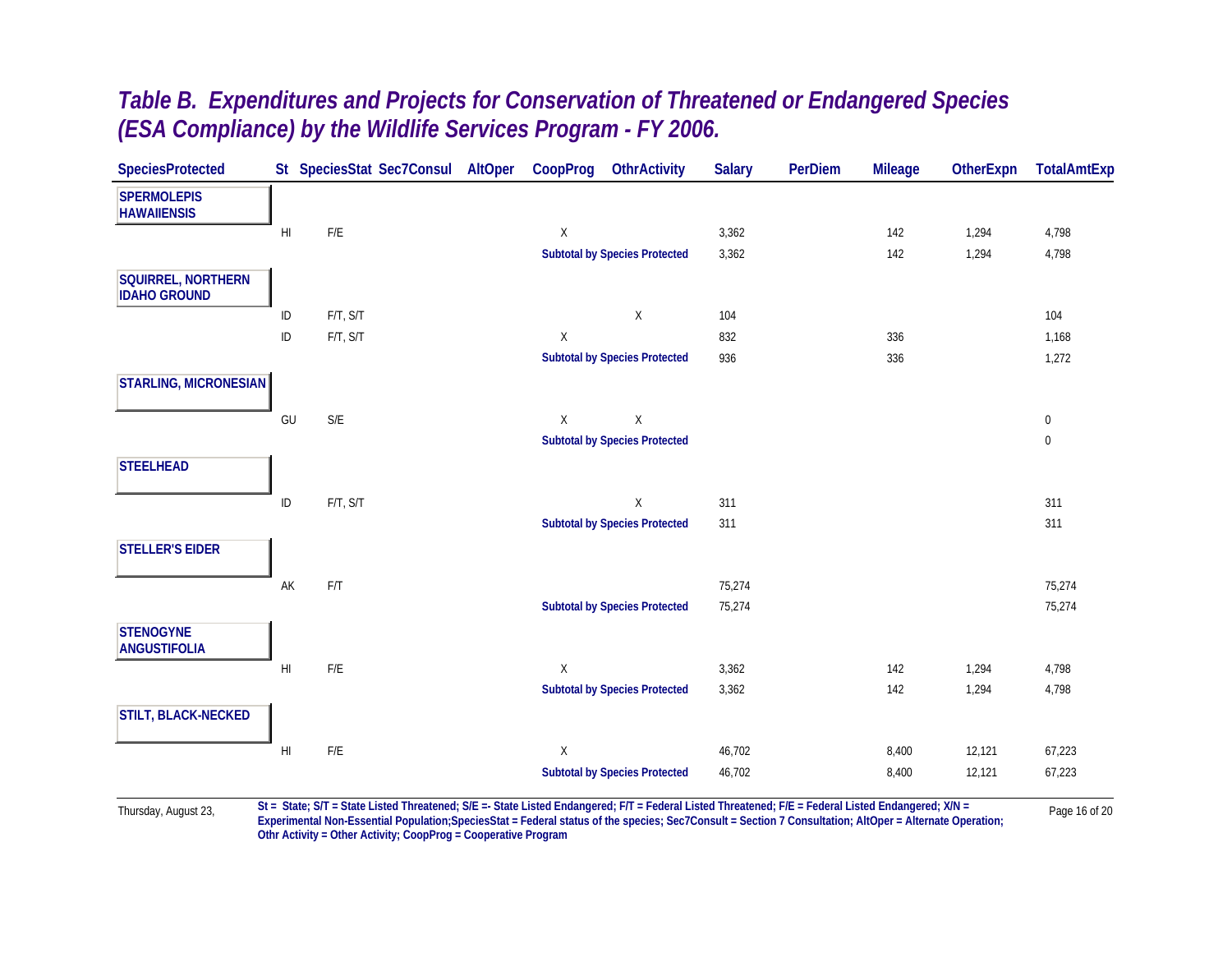| <b>SpeciesProtected</b>                 |               | St SpeciesStat Sec7Consul | AltOper     | CoopProg    | <b>OthrActivity</b>                  | <b>Salary</b> | <b>PerDiem</b> | <b>Mileage</b> | <b>OtherExpn</b> | <b>TotalAmtExp</b> |
|-----------------------------------------|---------------|---------------------------|-------------|-------------|--------------------------------------|---------------|----------------|----------------|------------------|--------------------|
| <b>SUNDEW, WATER</b>                    |               |                           |             |             |                                      |               |                |                |                  |                    |
|                                         | $\mathsf{FL}$ | S/T                       |             | $\mathsf X$ |                                      | 15,000        | 500            |                | 1,500            | 17,000             |
|                                         |               |                           |             |             | <b>Subtotal by Species Protected</b> | 15,000        | 500            |                | 1,500            | 17,000             |
| <b>SWIFTLET, VANIKORO</b>               |               |                           |             |             |                                      |               |                |                |                  |                    |
|                                         | GU            | $\mathsf{F}/\mathsf{E}$   |             | X           |                                      | 102,890       |                |                | 13,410           | 116,300            |
|                                         |               |                           |             |             | <b>Subtotal by Species Protected</b> | 102,890       |                |                | 13,410           | 116,300            |
| <b>TERN, ARCTIC</b>                     |               |                           |             |             |                                      |               |                |                |                  |                    |
|                                         | MA            | S/SC                      |             | X           |                                      | 1,000         | 500            |                |                  | 1,500              |
|                                         |               |                           |             |             | <b>Subtotal by Species Protected</b> | 1,000         | 500            |                |                  | 1,500              |
| <b>TERN, CALIFORNIA</b><br><b>LEAST</b> |               |                           |             |             |                                      |               |                |                |                  |                    |
|                                         | CA            | F/E, S/E                  |             |             |                                      | 180,567       | 2,778          | 33,336         | 61,115           | 277,796            |
|                                         |               |                           |             |             | <b>Subtotal by Species Protected</b> | 180,567       | 2,778          | 33,336         | 61,115           | 277,796            |
| <b>TERN, COMMON</b>                     |               |                           |             |             |                                      |               |                |                |                  |                    |
|                                         | MA            | S/SC                      |             | X           |                                      | 1,000         | $500\,$        |                |                  | 1,500              |
|                                         | <b>NH</b>     | $\mathsf{S}/\mathsf{E}$   |             | $\mathsf X$ |                                      | $300\,$       |                |                |                  | 300                |
|                                         | <b>NY</b>     | S/T                       |             | X           |                                      | 1,804         | 432            | 178            |                  | 2,414              |
|                                         |               |                           |             |             | <b>Subtotal by Species Protected</b> | 3,104         | 932            | 178            |                  | 4,214              |
| <b>TERN, LEAST</b>                      |               |                           |             |             |                                      |               |                |                |                  |                    |
|                                         | FL.           | S/T                       |             | X           |                                      | 8,000         | 1,000          |                | 1,000            | 10,000             |
|                                         | MA            | <b>S/SC</b>               |             | $\mathsf X$ |                                      | 1,000         | 500            |                |                  | 1,500              |
|                                         | NJ            | $\mathsf{S}/\mathsf{E}$   | $\mathsf X$ | $\mathsf X$ |                                      | 974           |                | $38\,$         | 314              | 1,326              |
|                                         |               |                           |             |             | <b>Subtotal by Species Protected</b> | 9,974         | 1,500          | $38\,$         | 1,314            | 12,826             |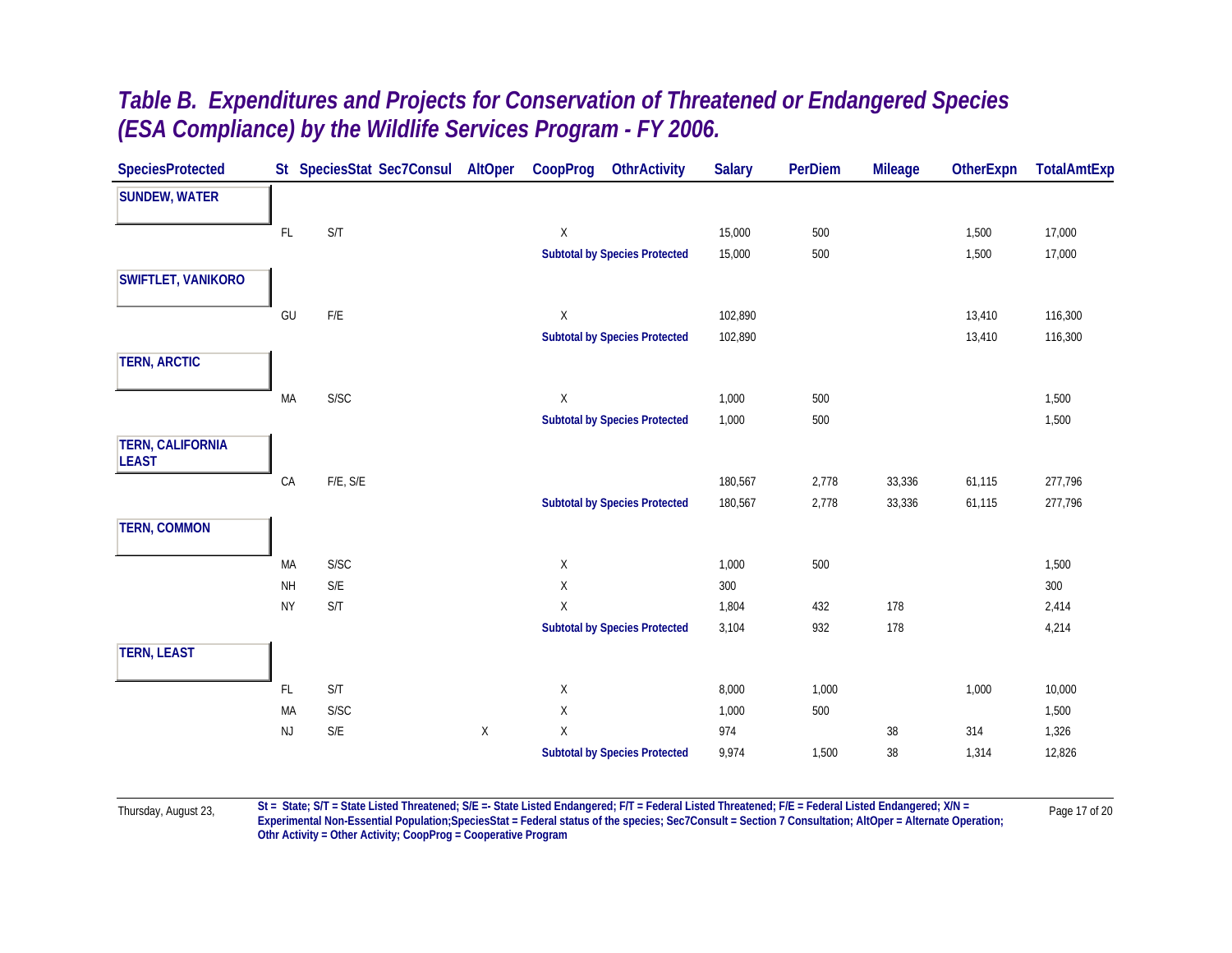| <b>SpeciesProtected</b>                  |                        | St SpeciesStat Sec7Consul                                                                                                                                            |   | AltOper     | CoopProg    | <b>OthrActivity</b>                  | <b>Salary</b> | <b>PerDiem</b> | <b>Mileage</b> | <b>OtherExpn</b> | <b>TotalAmtExp</b> |
|------------------------------------------|------------------------|----------------------------------------------------------------------------------------------------------------------------------------------------------------------|---|-------------|-------------|--------------------------------------|---------------|----------------|----------------|------------------|--------------------|
| <b>TERN, ROSEATE</b>                     |                        |                                                                                                                                                                      |   |             |             |                                      |               |                |                |                  |                    |
|                                          | $\mathsf{C}\mathsf{T}$ | $\mathsf{F}/\mathsf{E}$                                                                                                                                              |   |             | X           |                                      | 4,000         | 2,000          |                |                  | 6,000              |
|                                          | $\mathsf{FL}$          | $\mathsf{F}/\mathsf{E}$                                                                                                                                              |   |             | Χ           |                                      | 5,000         | 150            |                | 1,000            | 6,150              |
|                                          | $\mathsf{NH}\,$        | $\mathsf{F}/\mathsf{E}$                                                                                                                                              |   |             | $\mathsf X$ |                                      | 300           |                |                | 100              | 400                |
|                                          | <b>NY</b>              | $F/E, S/E$                                                                                                                                                           |   |             | X           |                                      | 1,804         | 432            | 178            |                  | 2,414              |
|                                          | VI                     | $F/E$ $S/E$                                                                                                                                                          |   |             | $\mathsf X$ |                                      |               |                |                |                  |                    |
|                                          |                        |                                                                                                                                                                      |   |             |             | <b>Subtotal by Species Protected</b> | 11,104        | 2,582          | 178            | 1,100            | 14,964             |
| <b>TETRAMOLOPIUM</b><br><b>ARENARIUM</b> |                        |                                                                                                                                                                      |   |             |             |                                      |               |                |                |                  |                    |
|                                          | HI                     | $\mathsf{F}/\mathsf{E}$                                                                                                                                              |   |             | $\mathsf X$ |                                      | 3,362         |                | 142            | 1,294            | 4,798              |
|                                          |                        |                                                                                                                                                                      |   |             |             | <b>Subtotal by Species Protected</b> | 3,362         |                | 142            | 1,294            | 4,798              |
| <b>TORTOISE, DESERT</b>                  |                        |                                                                                                                                                                      |   |             |             |                                      |               |                |                |                  |                    |
|                                          | <b>NV</b>              | $\mathsf{F}/\mathsf{E}$                                                                                                                                              |   |             | X           |                                      | 25,000        |                | 3,000          |                  | 25,000             |
|                                          |                        |                                                                                                                                                                      |   |             |             | <b>Subtotal by Species Protected</b> | 25,000        |                | 3,000          |                  | 25,000             |
| <b>TORTOISE, GOPHER</b>                  |                        |                                                                                                                                                                      |   |             |             |                                      |               |                |                |                  |                    |
|                                          |                        |                                                                                                                                                                      |   |             |             |                                      |               |                |                |                  |                    |
|                                          | GA                     | F/T                                                                                                                                                                  |   |             |             |                                      |               |                |                |                  |                    |
|                                          |                        |                                                                                                                                                                      |   |             |             | <b>Subtotal by Species Protected</b> |               |                |                |                  |                    |
| <b>TROUT, BULL</b>                       |                        |                                                                                                                                                                      |   |             |             |                                      |               |                |                |                  |                    |
|                                          | ID                     | F/T, S/T                                                                                                                                                             |   | $\mathsf X$ |             |                                      | 1,017         |                | 111            |                  | 1,128              |
|                                          | ID                     | F/T, S/T                                                                                                                                                             |   |             |             | $\mathsf X$                          | 1,415         |                | 49             |                  | 1,464              |
|                                          |                        |                                                                                                                                                                      |   |             |             | <b>Subtotal by Species Protected</b> | 2,432         |                | 160            |                  | 2,592              |
| TURTLE, SPINY SOFT-<br><b>SHELLED</b>    |                        |                                                                                                                                                                      |   |             |             |                                      |               |                |                |                  |                    |
|                                          | VT                     | $\mathsf{S}/\mathsf{T}$                                                                                                                                              | X |             | X           |                                      | 7,050         |                | 700            | 450              | 8,200              |
|                                          |                        |                                                                                                                                                                      |   |             |             | <b>Subtotal by Species Protected</b> | 7,050         |                | 700            | 450              | 8,200              |
|                                          |                        | $St_{-}$ State: $ST_{-}$ State Listed Threatened: $S/E_{-}$ State Listed Endangered: $E/T_{-}$ Eederal Listed Threatened: $E/E_{-}$ Eederal Listed Endangered: $V/k$ |   |             |             |                                      |               |                |                |                  |                    |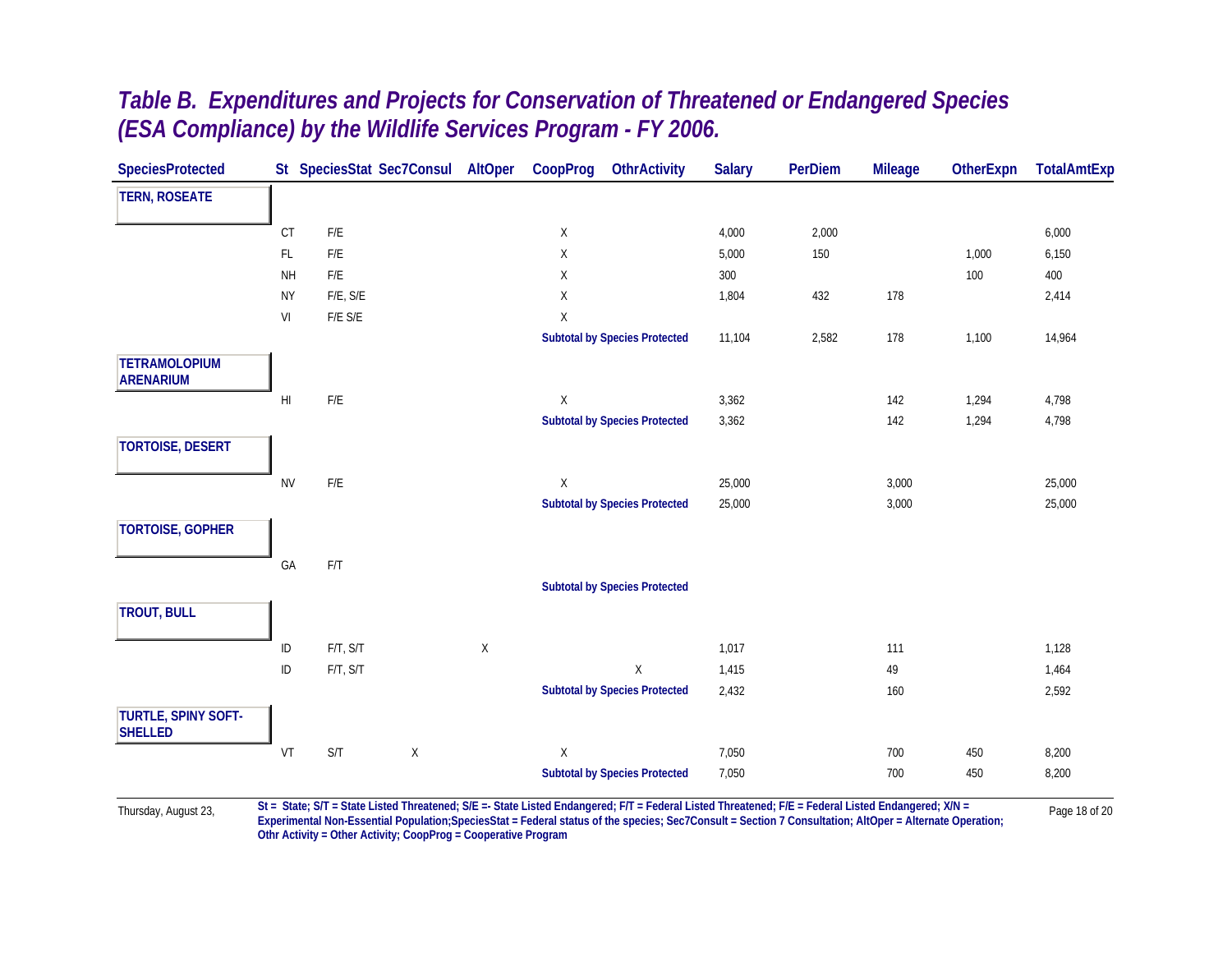|  |                                                              |  | Table B. Expenditures and Projects for Conservation of Threatened or Endangered Species |
|--|--------------------------------------------------------------|--|-----------------------------------------------------------------------------------------|
|  | (ESA Compliance) by the Wildlife Services Program - FY 2006. |  |                                                                                         |

| <b>SpeciesProtected</b>    |                        |          | St SpeciesStat Sec7Consul | AltOper     | CoopProg     | <b>OthrActivity</b>                  | <b>Salary</b> | <b>PerDiem</b> | <b>Mileage</b>   | <b>OtherExpn</b> | <b>TotalAmtExp</b> |
|----------------------------|------------------------|----------|---------------------------|-------------|--------------|--------------------------------------|---------------|----------------|------------------|------------------|--------------------|
| <b>VIREO, LEAST BELL'S</b> |                        |          |                           |             |              |                                      |               |                |                  |                  |                    |
|                            | CA                     | F/E, S/E |                           |             |              |                                      | 4,076         | 63             | 752              | 1,379            | 6,270              |
|                            |                        |          |                           |             |              | <b>Subtotal by Species Protected</b> | 4,076         | 63             | 752              | 1,379            | 6,270              |
|                            |                        |          |                           |             |              |                                      |               |                |                  |                  |                    |
| <b>WARBLER, KIRTLAND'S</b> |                        |          |                           |             |              |                                      |               |                |                  |                  |                    |
|                            | $\mathsf{MI}$          | F/E S/E  |                           |             | $\mathsf X$  |                                      | 4,999         | $\mathbf 0$    | $\boldsymbol{0}$ | $\boldsymbol{0}$ | 4,999              |
|                            |                        |          |                           |             |              | <b>Subtotal by Species Protected</b> | 4,999         | $\bf{0}$       | $\boldsymbol{0}$ | $\bf{0}$         | 4,999              |
| <b>WOLF, GRAY</b>          |                        |          |                           |             |              |                                      |               |                |                  |                  |                    |
|                            | ID                     | F/XN,T   |                           | $\mathsf X$ |              |                                      | 18,995        | 86             | 3,696            |                  | 22,777             |
|                            | $\mathsf{ID}$          | F/XN,T   |                           |             | $\mathsf X$  |                                      | 195,363       | 6,105          | 20,883           | 65,234           | 287,585            |
|                            | ID                     | F/E      |                           |             | $\mathsf X$  |                                      | 3,772         | 39             | 1,367            |                  | 5,178              |
|                            | $\sf ID$               | F/E      |                           | Χ           |              |                                      | 1,429         | 104            | 247              |                  | 1,780              |
|                            | $\sf ID$               | F/XN,T   |                           |             |              | $\mathsf X$                          | 35,742        |                | 1,971            |                  | 37,713             |
|                            | MI                     | F/E S/E  |                           |             | Χ            |                                      | 125,109       | 4,394          | 11,166           | 18,183           | 158,852            |
|                            | MN                     | F/T      |                           |             |              | X                                    | 385,330       | 11,941         |                  | 153,710          | 550,981            |
|                            | MT                     | F/E      | X                         | Χ           | $\mathsf X$  | X                                    | 3,016         | 621            | 429              | 3,766            | 7,831              |
|                            | MT                     | F/XN,T   | X                         | $\mathsf X$ | $\mathsf X$  | $\mathsf X$                          | 68,432        | 3,542          | 4,966            | 30,394           | 107,334            |
|                            | <b>ND</b>              | F/E      |                           | X           |              |                                      | 2,000         |                | $50\,$           |                  | 2,050              |
|                            | <b>OR</b>              | F/E      | $\mathsf X$               |             |              | $\mathsf X$                          | 10,105        | 344            | 462              | 2,000            | 12,911             |
|                            | WI                     | F/E      |                           |             | X            |                                      | 274,222       | 4,985          | 21,404           | 75,486           | 376,227            |
|                            | WY                     | F/X/N    | $\mathsf X$               |             |              |                                      | 669           | 477            | 227              | 10               | 1,382              |
|                            | WY                     | F/X/N    |                           |             | $\mathsf{X}$ |                                      | 119,589       | 3,476          | 23,031           | 37,222           | 183,318            |
|                            |                        |          |                           |             |              | <b>Subtotal by Species Protected</b> | 1,243,772     | 36,113         | 89,899           | 386,005          | 1,755,919          |
| <b>WOLF, MEXICAN GRAY</b>  |                        |          |                           |             |              |                                      |               |                |                  |                  |                    |
|                            | $\mathsf{A}\mathsf{Z}$ | F/E X/N  |                           | Χ           | $\mathsf X$  |                                      | 100,682       | 2,476          | 57,000           | 79,123           | 239,281            |
|                            | <b>NM</b>              | F/XN-E   |                           | Χ           | X            | $\mathsf X$                          |               |                |                  |                  | 79,043             |